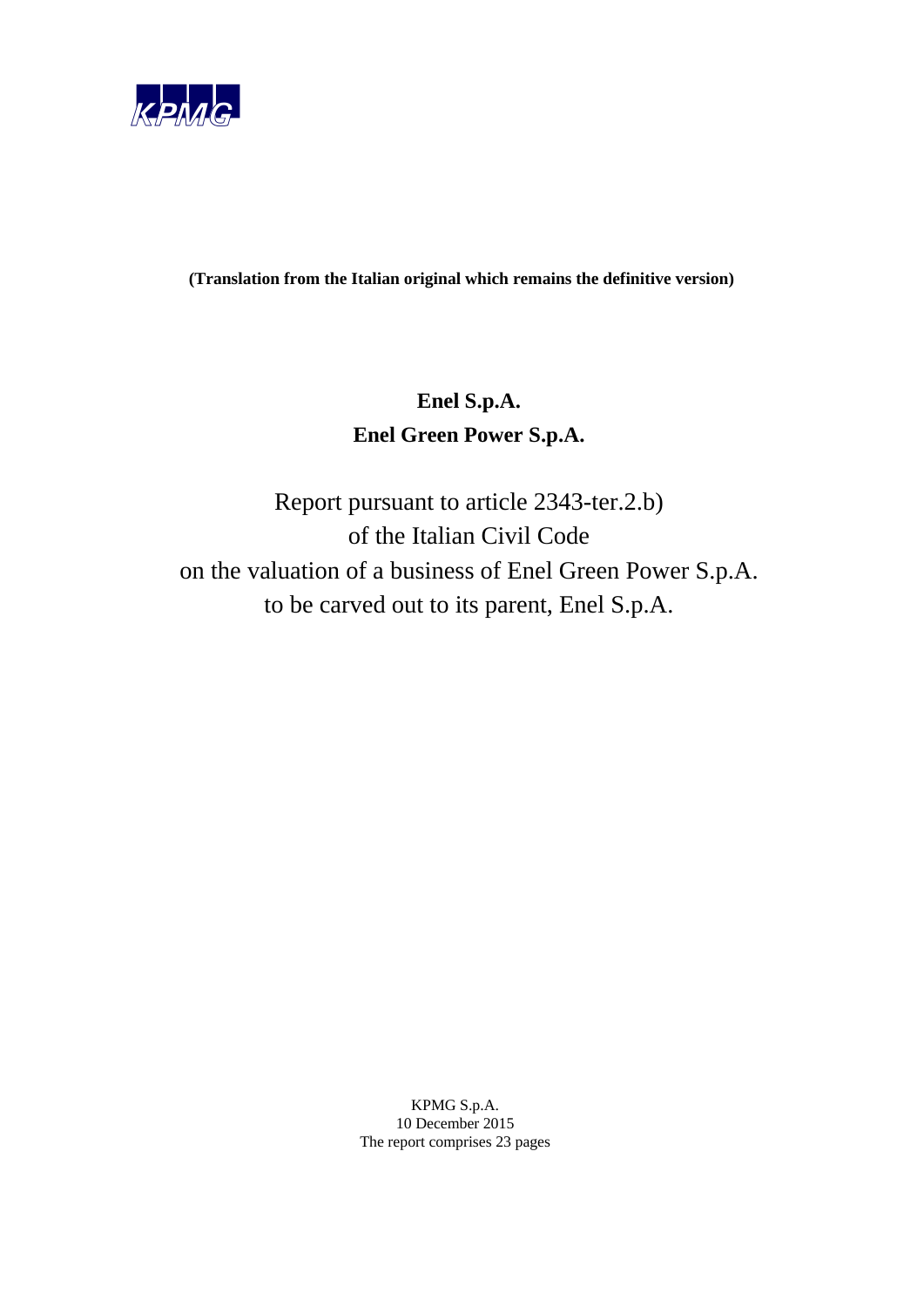

Enel S.p.A.<br> **Enel Green Power S.p.A.**<br> **Enel Green Power S.p.A.**<br>
on the valuation of a business of Enel Green Power S.p.A.<br>
to be carved-out to its parent, Enel S.p.A.<br>
10 December 2015

# **Contents**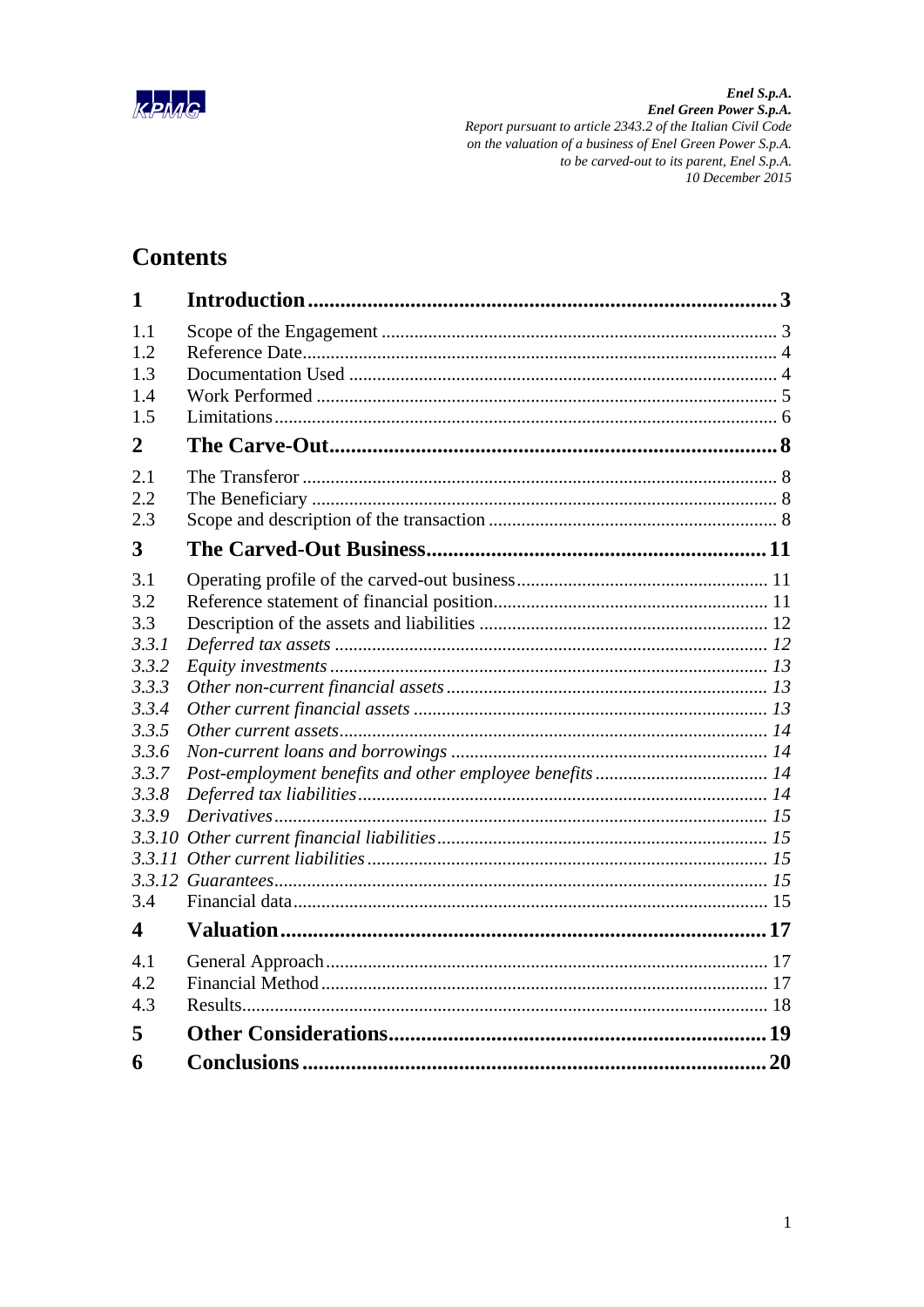

## **Annex 1 Statement of financial position of the carved-out business at 30 September 2015**

- **Annex 2 Operating cash flows of the carved-out business**
- **Annex 3 Application of the financial method**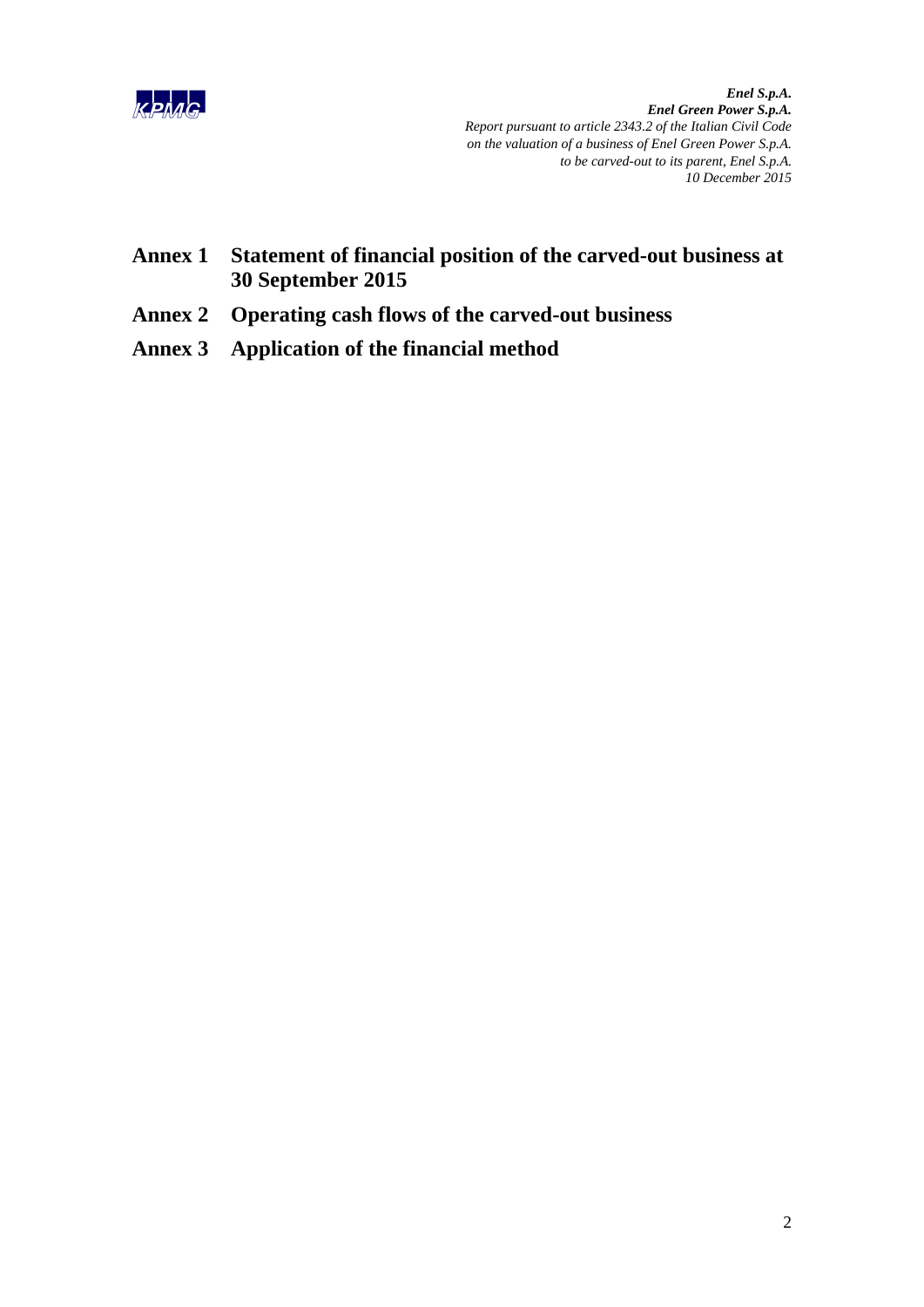

## **1 Introduction**

## **1.1 Scope of the engagement**

On 17 November 2015, the Boards of Directors of Enel S.p.A. ("Enel") and Enel Green Power S.p.A. ("EGP" or "Enel Green Power") approved the carve-out proposal pursuant to articles 2506-bis and 2501-ter of the Italian Civil Code, involving the partial non-proportionate carveout (the "carve-out") of Enel Green Power S.p.A. (the "transferor") to its parent Enel (the "beneficiary") as part of the project to integrate the operations of Enel Green Power into those of Enel. The proposal specifically covered the transfer of the 100% investment in Enel Green Power International B.V. and the related assets, liabilities, contracts and legal relationships (the "carved-out business") to Enel with the issue and non-proportionate allocation (through the exchange for existing shares) of newly issued shares of the beneficiary to the EGP's shareholders .

As a result of the share exchange, the transaction will increase Enel's share capital by a maximum of 770,588,712 shares to be assigned to EGP shareholders other than Enel. In addition, 998,451,288 shares earmarked for Enel would be cancelled concurrently with the issue of the new shares pursuant to articles 2504-ter.2 and 2506-ter.5 of the Italian Civil Code and they would not be included in Enel's actual capital increase.

The final number of newly issued Enel shares will only be known after the procedure for the rights of first refusal and first offer of the EGP shares subject to the put options or withdrawal rights has been completed, considering that Enel intends to purchase all the shares for which these rights are exercised and that it will cancel any remaining shares it holds.

Similarly, the value of Enel's capital increase and any share premium as well as changes in other equity reserves (the "capital increase") will be defined at the carve-out agreement date.

For the purposes of the transaction and pursuant to article 2506-ter.2 of the Italian Civil Code, EGP shall, inter alia, provide its shareholders with a valuation of the carved-out business prepared by an expert, stating that the value of the carved-out business is at least equal to the value attributed to it to calculate the capital increase to be approved by Enel to service the carve-out.

Accordingly and in accordance with article 2343-ter.2 of the Italian Civil Code, EGP and Enel engaged KPMG S.p.A. ("KPMG") as its independent expert to prepare a report on the company to be transferred by Enel Green Power S.p.A. to Enel S.p.A. as a partial non-proportionate carve-out pursuant to article 2506-bis.4 of the Italian Civil Code (the "engagement").

As required by the above legislation, the scope of KPMG's engagement is to estimate the fair value of the carved-out business' assets, in accordance with generally accepted standards and criteria for the valuation of the assets to be carved-out. Fair value is defined as the consideration for which an asset could be exchanged in a market transaction between willing knowledgeable parties.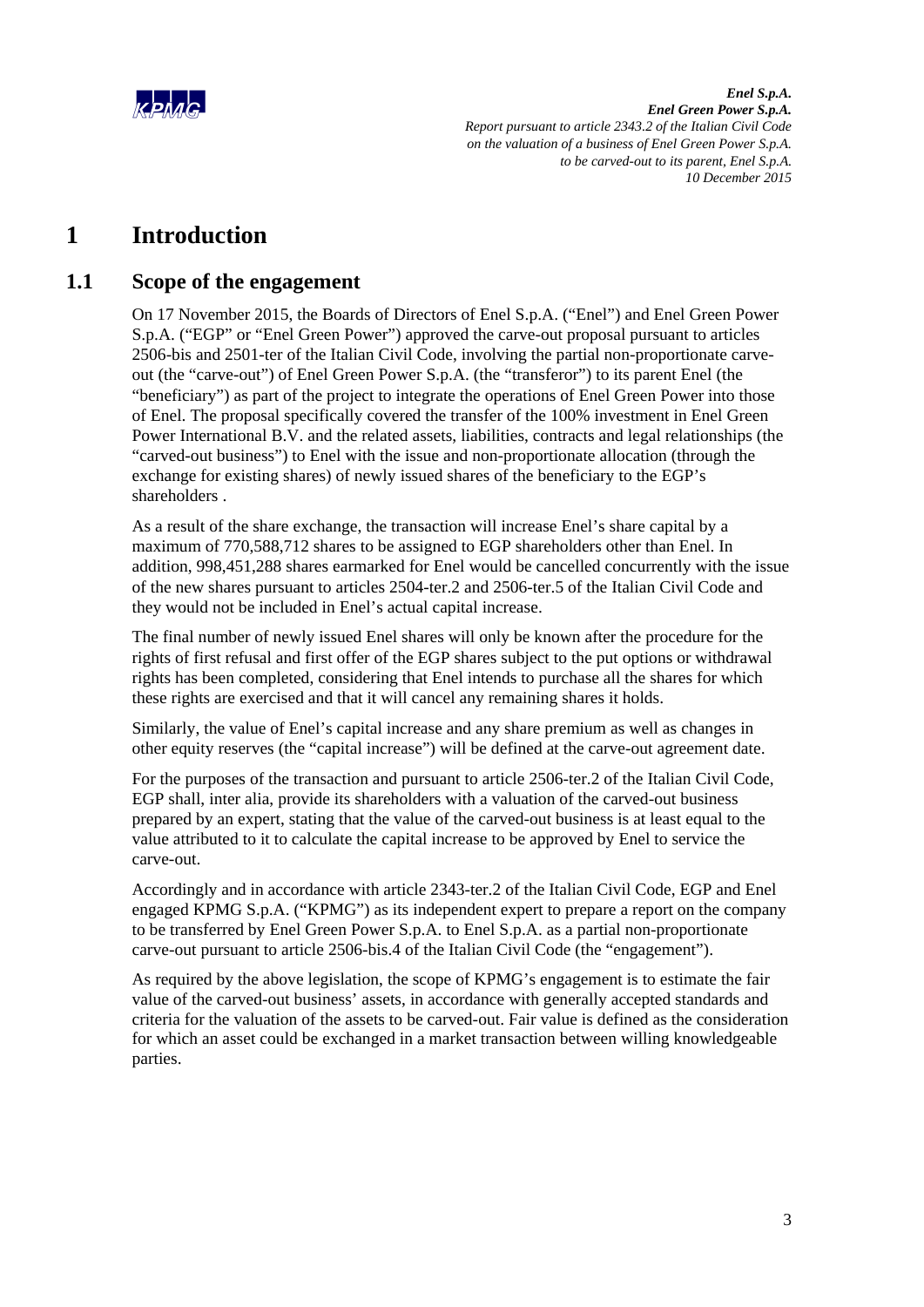

In addition to this definition, we have prepared the report considering the transaction's structure and the legal requirements, i.e., to avoid that the beneficiary's equity would be artificially modified due to the over-valuation of the cared-out business' assets.

Accordingly, our estimate of the carved-out business has been used to confirm that its value is at least equal to that attributed to it for the purposes of calculating the capital increase to be approved to service the exchange ratio necessary for the carve-out.

Our findings cannot be used for any other purpose other than those for which we were engaged.

## **1.2 Reference date**

The reference date of this valuation for the purpose of our engagement is 30 September 2015. This is also the reporting date of the carved-out company's statement of financial position (provided to us by EGP), attached as Annex 1 (the "reference statement of financial position").

Any differences between the carrying amount of the assets and liabilities of the carved-out business between 30 September 2015 and the carve-out effective date will be settled between the parties as provided for by the carve-out proposal.

### **1.3 Documentation used**

We have considered the documentation and information listed below for the purposes of our work:

- separate and consolidated financial statements of Enel Green Power at 31 December 2014, with the reports thereon issued by Reconta Ernst & Young S.p.A. on 8 April 2015;
- condensed interim consolidated financial statements of Enel Green Power at 30 June 2015, with the report thereon issued by Reconta Ernst & Young S.p.A. on 3 August 2015;
- interim financial statements of Enel Green Power at 30 September 2015, on which Reconta Ernst & Young S.p.A. is currently performing its review;
- statement of financial position of the carved-out business at 30 September 2015;
- the 2016-2020 business plan of Enel Green Power approved by the board of directors on 12 November 2015 (the "EGP business plan");
- projections prepared by Enel Green Power management of the carved-out business' financial position and results of operations for the years from 2016 to 2020;
- projections prepared by Enel Green Power management of the carved-out business' financial position at 31 December 2015 and its results of operations ("pre-closing figures");
- long-term financial and operating assumptions prepared by Enel Green Power management for the years after the EGP business plan period;
- details of the net financial debt and other assets and liabilities at 30 September 2015 used to estimate the value of the carved-out business' economic value, starting from its enterprise value (bridge-to-equity), including the net financial debt to be transferred by Enel Green Power to the carved-out business and its allocation to the various assets being valued;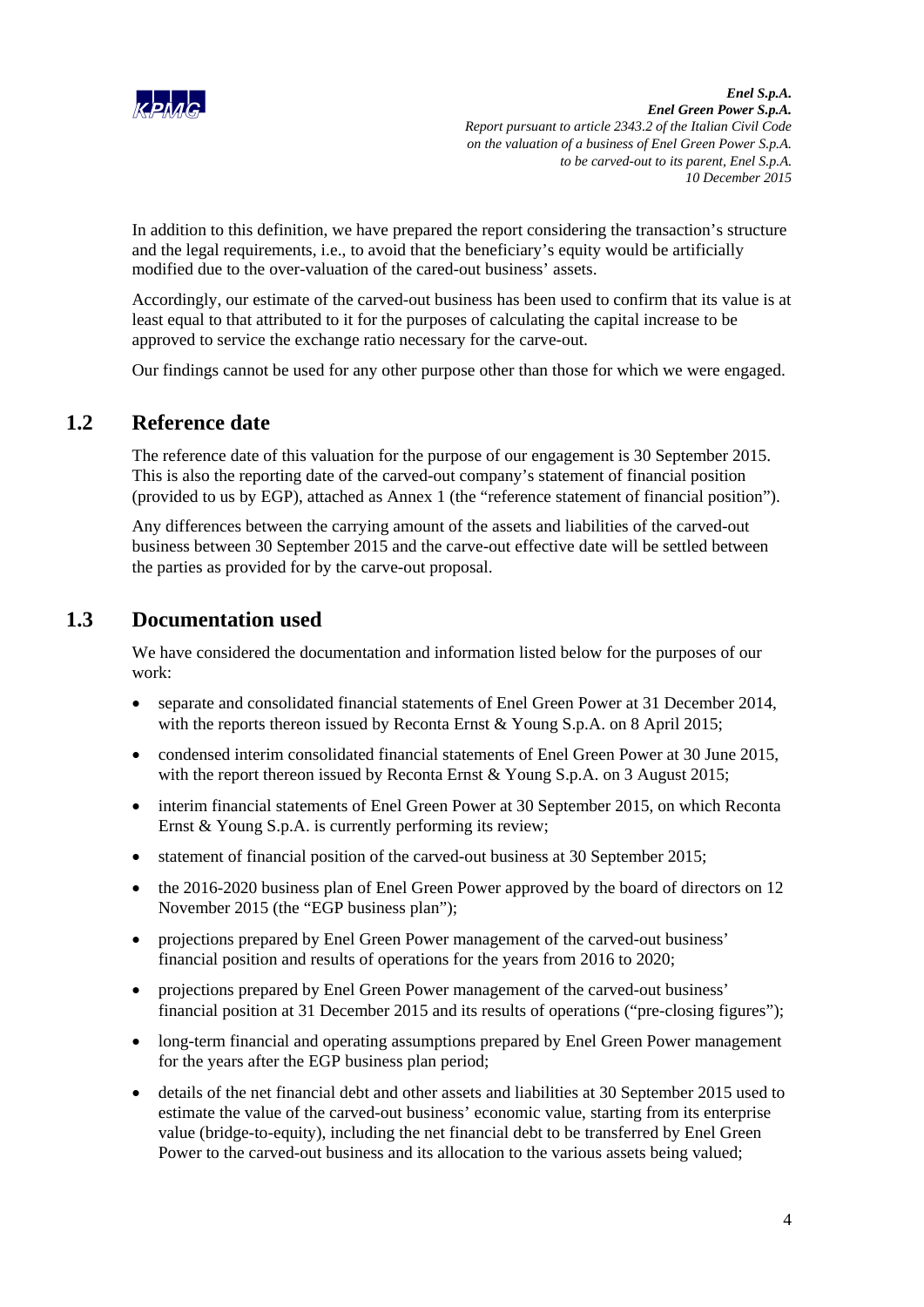

- stock market performance of the Enel Green Power share;
- surveys and financial analyses of Enel Green Power published by brokers and investment banks;
- surveys, financial statements and analyses of companies active in the energy and renewable energy sectors;
- opinion prepared by EGP's related party committee pursuant to article 8 of the Regulation on related party transactions dated 16 November 2015;
- proposal for the partial non-proportional carve-out of EGP to Enel dated 17 November 2015 and its annexes;
- report presenting the partial non-proportional carve-out of EGP to Enel prepared by EGP's board of directors dated 17 November 2015;
- abstract from the minutes of the board meeting of EGP's directors of 17 November 2015 of the matter on the agenda presenting the carve-out;
- statement of the directors of EGP and Enel about the value of the carved-out business compared to the value of EGP before the carve-out (as an amount and a percentage);
- "Project X Valuation of Compendio Scisso" drawn up by Barclays and Mediobanca on 17 November 2015;
- "Project X Considerations on relative contribution of Carve-out Perimeter vs EGP" prepared by J.P. Morgan on 17 November 2015;
- "Carve-out Perimeter" prepared by Credit Suisse on 17 November 2015;
- data presenting EGP Group's net financial position ("EGP NFP") extrapolated from its accounting records and reporting system at 30 September 2015 broken down by company;
- details of the assets and liabilities included in the reference statement of financial position obtained through inquiries of EGP management.

## **1.4 Work performed**

Our engagement comprised the following phases:

- analysis of the documentation and information listed in section 1.3;
- discussions with EGP management about the general situation, the reasons for and planned performance of the transaction;
- discussions with EGP management about the forecast figures for the carved-out business and the underlying assumptions and reasons;
- analysis of the financial figures related to the carved-out business prepared by EGP management, especially its reference statement of financial position;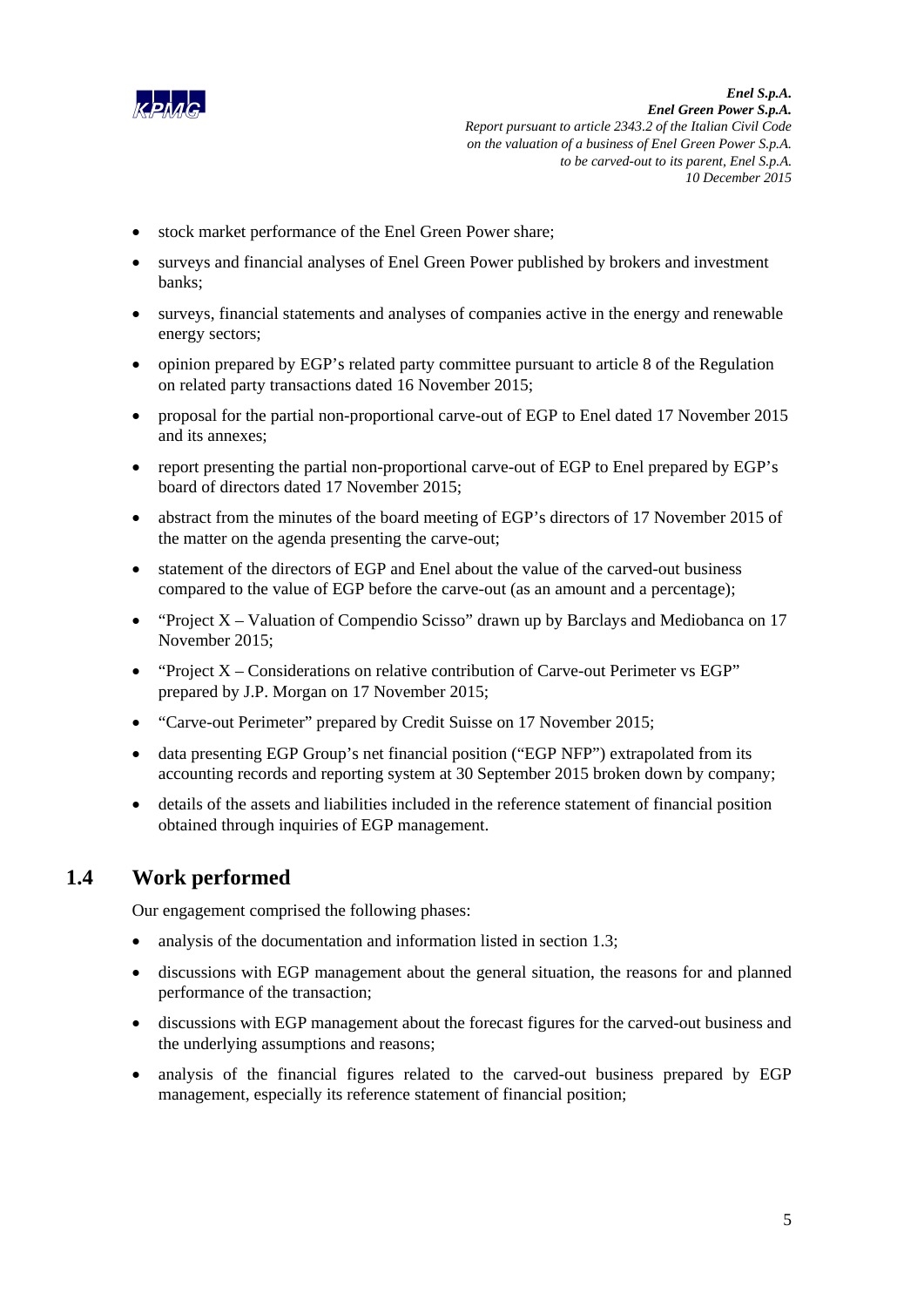

- application of estimate methods to the carved-out business, selected from those generally accepted methods deemed appropriate in the circumstances and that comply with the relevant legislation;
- preparation of a sensitivity analysis of the results of the estimate, changing the main application parameters and some of the underlying assumptions.

We performed the following procedures on the carved-out business' net financial position at 30 September 2015 (the "carved-out business' NFP"):

- we obtained details of the elements making up the EGP NFP at 30 September 2015 from EGP's accounting records and reporting system and we checked that the balances matched EGP's interim financial statements at the same date;
- we identified the elements of EGP's NFP that referred solely to the companies included in the carved-out business;
- we calculated the carved-out business' NFP (as reported in Annex 3 "Application of the financial method").

To complete our procedures, we obtained a representation letter signed by the legal representatives of EGP and ENEL attesting that they were aware of the information and assumptions used by us to prepare this report and confirming that EGP and Enel were unaware of any other information that would have substantially changed our findings.

## **1.5 Limitations**

- EGP management provided us with all the documents, data and information about EGP used by us for the purposes of our work listed in section 1.3. We discussed the carved-out business' operating and financial characteristics with EGP management.
- EGP management prepared the reference statement of financial position of the carved-out business using the same policies applied to prepare EGP's separate and consolidated financial statements. Our engagement did not include any audit procedures on these figures nor were we required to check the existence of any unrecognised tax, legal, social security or other contingent liabilities.
- The projections of the carved-out business are based on the figures prepared by EGP management for the period from 2016 to 2020 in line with EGP's 2016-2020 business plan approved by its board of directors on 12 November 2015 and the long-term financial and operating assumptions made by EGP management.
- During our work, we did not become aware of any facts that would have led to us to believe, at the date of this report, that the assumptions and data underlying the projections were not a reasonable basis for such projections. They were based on general assumptions about future events, subject to uncertainties that management expects to materialise, and actions that management intends to undertake when it prepared the projections. They were also based on general assumptions about (i) future events and actions that management does not necessarily expect will materialise or (ii) situations that it does not have significant past experience of in order to back up future estimates.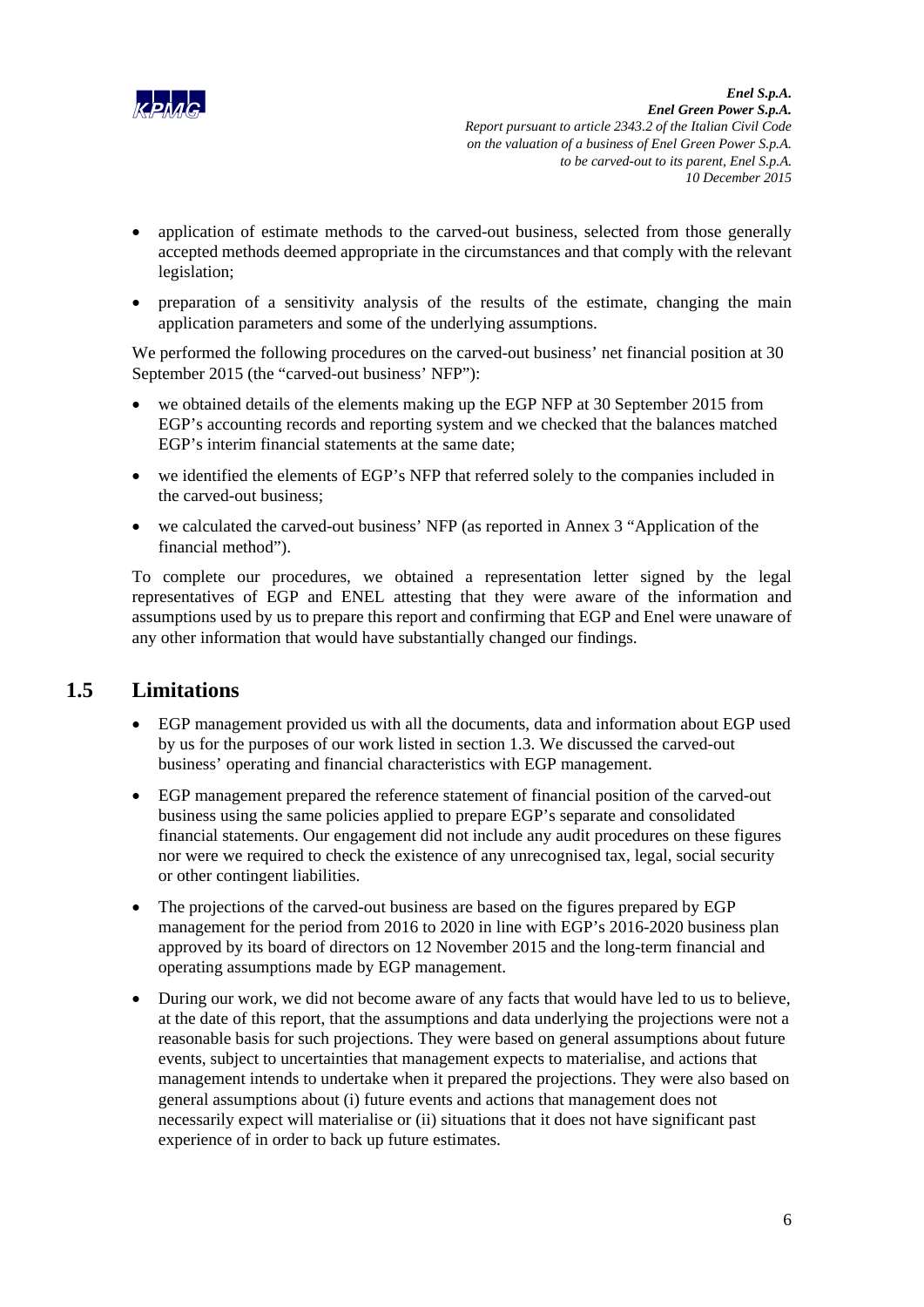

- The materialisation of expected events used as assumptions is heavily dependent on factors that management cannot control (such as, for example, the incentives regime and, more generally, regulations for the renewable energy sector and the performance of the energy markets in the countries in which EGP operates, the load factor and the average sales price of electrical energy) and the uncertainty factor increases as the horizon lengthens.
- The beneficiary's directors will check whether new and significant factors arise that would alter the value assigned to the carved-out business considerably pursuant to article 2343 quater of the Italian Civil Code within the timeframe of 30 days after registration of the resolution to increase share capital for the purposes of the carve-out.
- The results set out in this report may solely be used for the purposes of our engagement as specified in section 1.1 and within the time period established by the applicable regulations.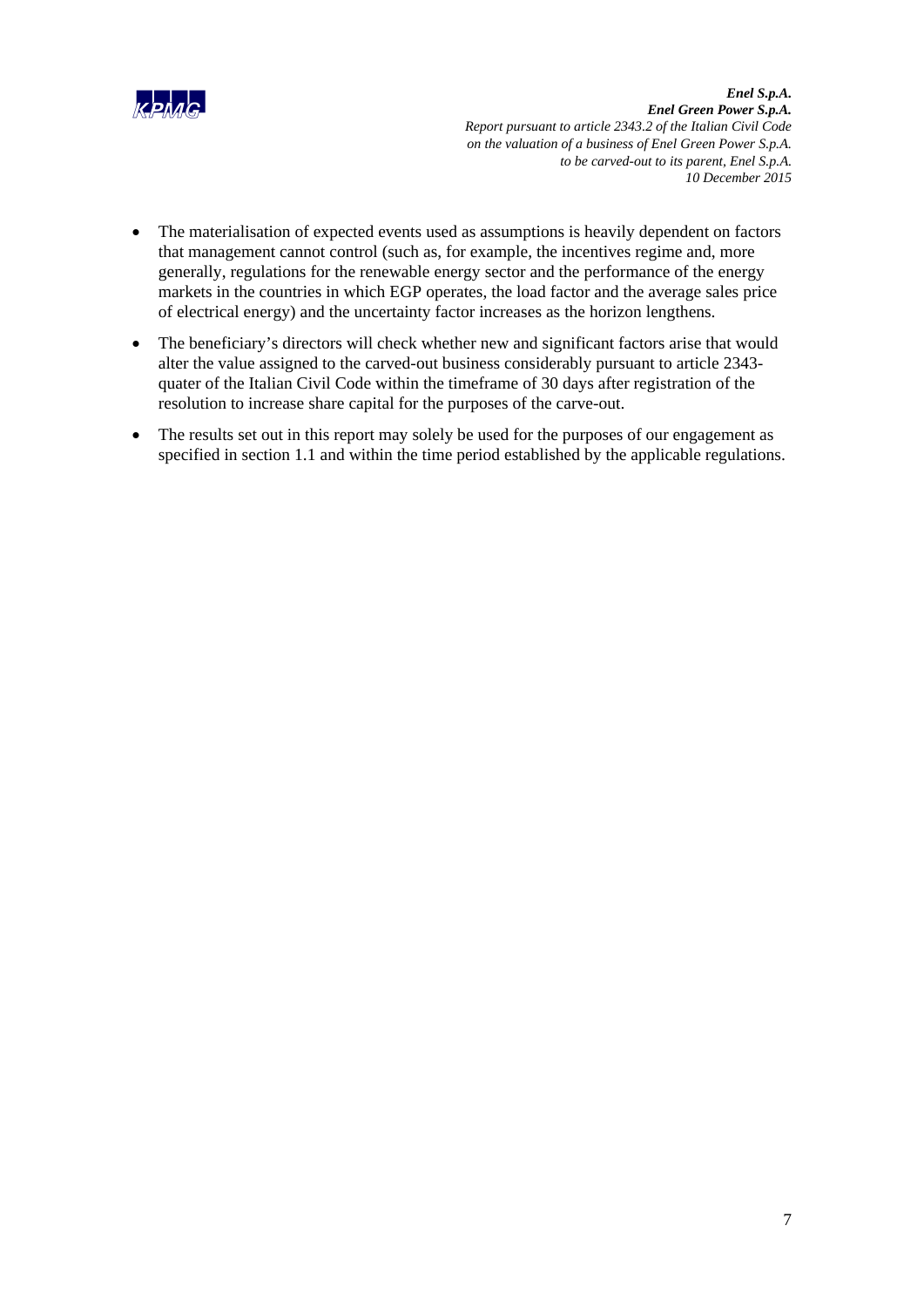

## **2 The carve-out**

### **2.1 The transferor**

Enel Green Power is an Italian company listed on the Italian stock exchange and those in Madrid, Barcelona, Bilbao and Valencia using the Spanish electronic trading system, SIBE. It operates in the renewable energy sector.

Enel is currently the controlling shareholder of EGP and it owns roughly 68.29% thereof at the carve-out proposal date. It manages and coordinates EGP pursuant to article 2497 and subsequent articles of the Italian Civil Code.

### **2.2 The beneficiary**

Enel is an Italian company listed on the Italian stock exchange. Its business object is the acquisition and management of equity investments and interests in Italian and foreign companies. It also provides strategic guidance and coordination services to its subsidiaries with respect to both their industrial structure and operations.

Enel carries out various activities directly and indirectly related to the energy sector through its investees.

### **2.3 Scope and description of the transaction**

As described in the report prepared by EGP's board of directors pursuant to articles 2501 quinquies and 2506-ter of the Italian Civil Code, the strategic and industrial reasons for the transaction may be summarised as follows.

Certain factors are radically changing the global energy sector: a rise in demand for energy due to economic growth and the urbanisation of emerging countries, highly volatile commodity prices, rising competition for renewable energy sources, development of new technologies, energy efficiency, greater sensitivity to and focus on environmental issues.

The renewables sector has gained an increasingly important role in this context due to both the increasing competitiveness of the less mature technologies (wind and solar power), triggered by rapid technological process, and the energy model's contribution to environmental sustainability.

As a result, the major utility companies initially took steps to exploit the opportunities offered by the renewables business by setting up companies entirely focused on developing and managing renewable source systems. Accordingly, in 2008, Enel incorporated Enel Green Power giving it all the renewable energy generation activities and listing it on the stock exchange in 2010.

Over the last few years, there have been many signs of change, as can be seen from some comparable transactions carried out in Europe, initially triggered by the rapid large-scale development of renewable energy sources and the related issues of modifying the grids.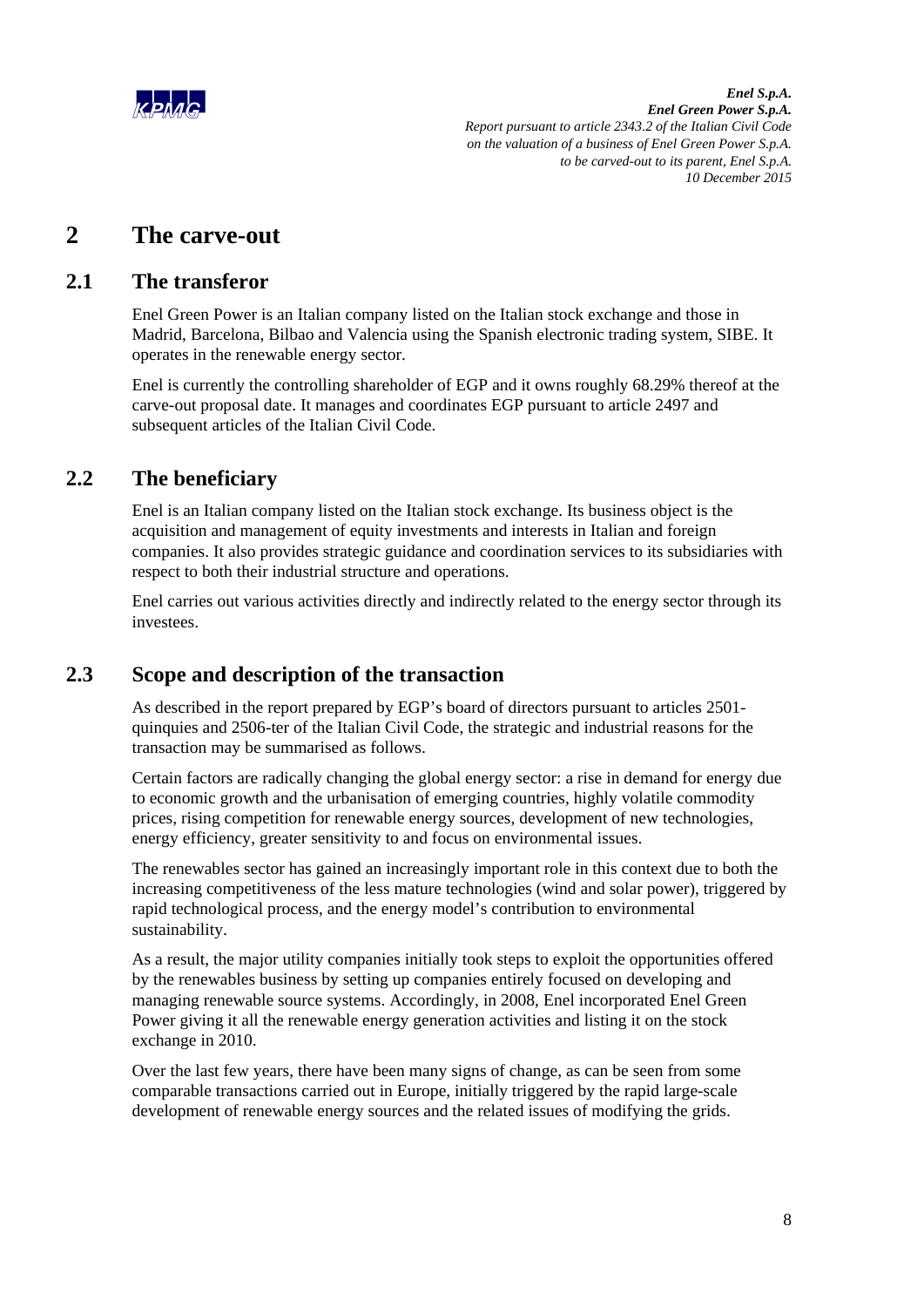

New technologies were necessary to facilitate the electrical system's evolution to a more integrated model including both the conventional, and therefore programmable, energy sources and the renewable sources. The latter sector has continued to develop at a fast pace worldwide.

This growth has been seen in the emerging markets (characterised by economic growth and fast urbanisation rates), where renewables are the quickest answer to the rise in demand for electrical energy, and in the mature markets due to the steady cut back of energy generation by conventional sources (e.g., coal fed plants) replaced by new renewable energy capacity.

The greater need to integrate the renewable and traditional sources, the distribution networks and the market ("single integrated system") has rapidly led to the modernisation of the electricity grid, transforming the energy utilities companies like Enel from simple energy producers and distributors to service providers and system optimisers.

Enel Group is well placed in this new model, as it is one of the few global sector operators and one of the most diversified technologically with a customer base of more than 60 million customers.

Its decision to fully integrate the renewables business is consistent with the development strategy for the Group, based on many strategic, industrial and financial reasons. The project offers the Group the opportunity to create value. In short, the transaction would allow Enel Group to develop its renewables business, availing of the entire Group's financial stability. It would also allow the streamlining and simplification of the Group's structure leading to operating and management synergies that, in turn, would generate cost savings through the combination of internal skills and expertise and a reduction in risks.

In order to achieve the above industrial objectives, on 17 November 2015, the boards of directors of Enel Green Power and Enel approved the carve-out proposal pursuant to articles 2506-bis and 2506-ter of the Italian Civil Code. The proposal envisages the partial nonproportionate carve-out of Enel Green Power to its parent, Enel, and was prepared on the basis of the two companies' statements of financial position at 30 September 2015, drawn up and approved by the same boards of directors of Enel Green Power and Enel that approved the carve-out proposal, in accordance with article 2501-quater of the Italian Civil Code, referred to by article 2506-ter.3 of the Italian Civil Code with respect to carve-outs.

After examining the reports prepared by their financial advisors and, with respect to the resolution about the exchange ratio, the documented favourable opinion of the related party committee, the two boards of directors approved the following assisted by their financial advisors:

- an exchange ratio of 0.486 newly-issued Enel shares for each EGP share offered for exchange (the "exchange ratio");
- the value of the carved-out business of  $\Theta$ .600 million equal to 72.8% of the value of EGP before the carve-out.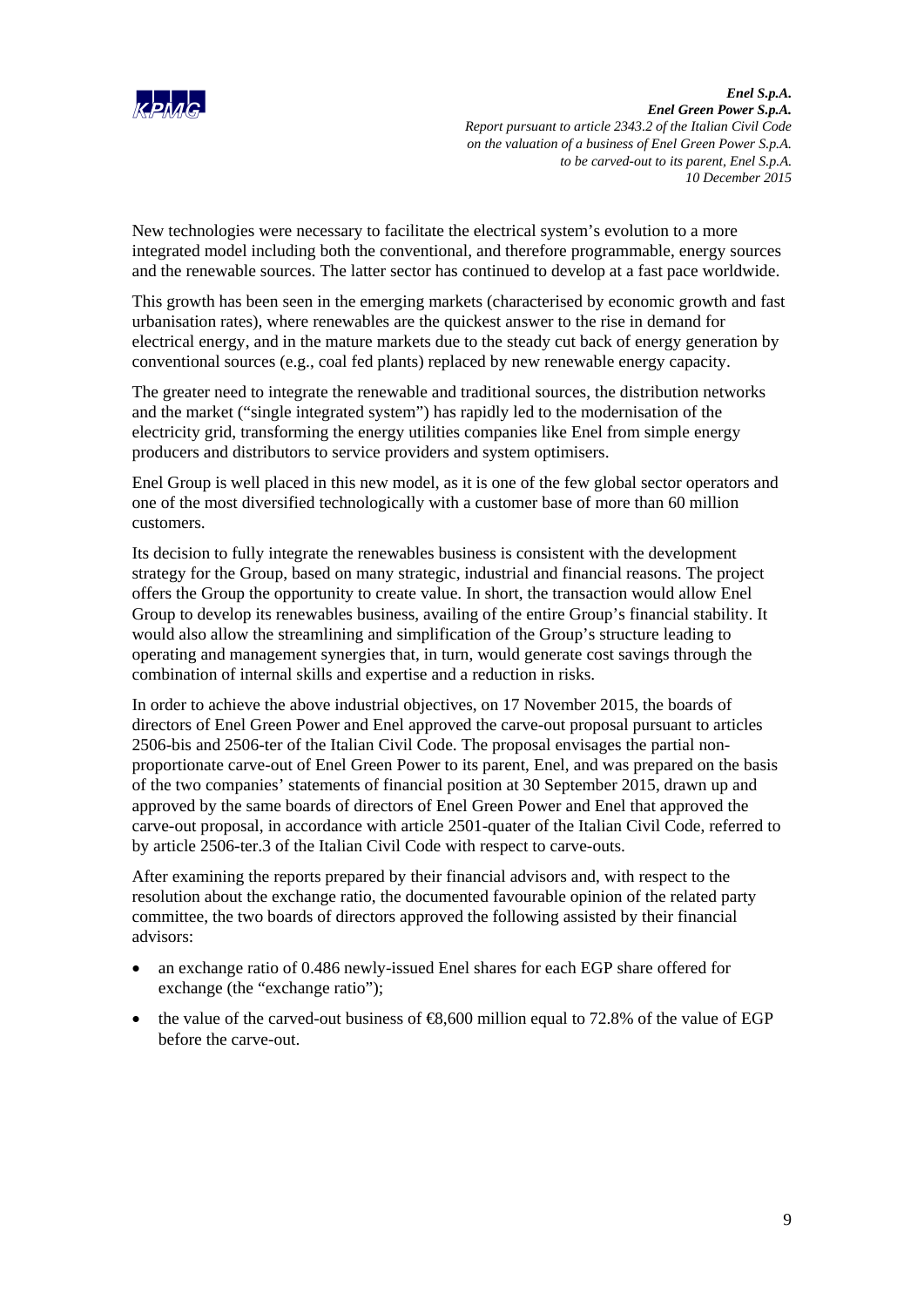

As the carve-out is non-proportionate, at its effective date, Enel Green Power's share capital equal to the carved-out business, i.e., 3,640,000,000 shares, will be exchanged using the exchange ratio and the value of the carved-out business as follows:

- the shareholders of EGP other than Enel will exchange all their shares of EGP;
- Enel will only exchange part of its shares (2,054,426,517 shares), equal to the total number of EGP shares offered for exchange, less the EGP shares offered for exchange by EGP shareholders other than Enel.

As a result, at the carve-out effective date, the beneficiary will increase its share capital by issuing a maximum of 1,769,040,000 shares (with regular dividends rights and a unit nominal amount of  $\epsilon 1.00$ ) to the shareholders of EGP using the exchange ratio. The capital increase used to service the exchange may not be higher than the value attributed to the carved-out business by the expert's valuation prepared in accordance with article 2506-ter.2 of the Italian Civil Code.

#### Specifically:

- the EGP shareholders other than Enel will receive a maximum number of 770,588,712 new Enel shares under the exchange ratio against the cancellation of 1,585,573,483 EGP shares they already held when the exchange takes place, while
- Enel will receive and concurrently cancel 998,451,288 Enel shares pursuant to the ban as per article 2504-ter.2 of the Italian Civil Code against the cancellation of 2,054,426,517 EGP shares it already held when the exchange takes place.

Based on the above, at the carve-out effective date, the beneficiary's share capital will be increased by a maximum 770,588,712 new shares, all to be allocated to EGP's shareholders other than Enel.

The number of new Enel shares will vary depending on the number of EGP shares Enel purchases as part of the rights of first refusal and first offer it exercises for any EGP shares that are subject to the put options and withdrawal rights.

The carve-out will only be effective if the total sales value of the EGP shares, for which the withdrawal rights and put options are properly exercised, is not higher than €300,000,000 (the "condition precedent"). This condition precedent shall be taken to be met, including when the this limit is breached, if Enel states its intention to purchase all the shares for which the above rights have been exercised within 60 calendar days from the inclusion of the last of the shareholders' resolutions approving the carve-out as per article 2502 of the Civil Code in the Rome company register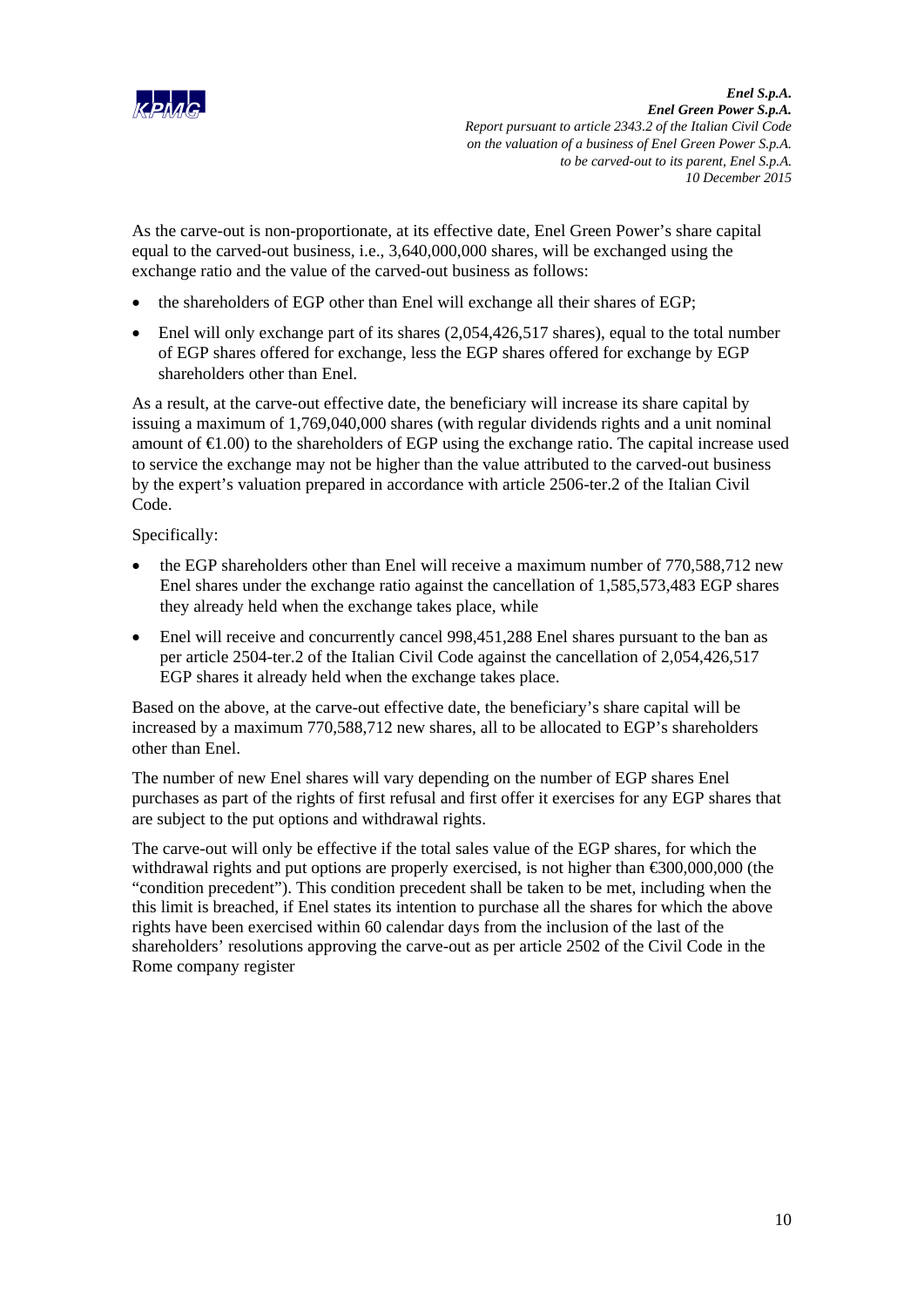

## **3 The carved-out business**

## **3.1 Operating profile of the carved-out business**

Enel Green Power, set up in December 2008, is the Enel Group company that develops and manages renewable energy generation activities at international level. It operates in Europe, America, Asia and Africa.

It is one of the major international operators in the renewables generation sector with annual production of 32 billion Kwh, mainly generated from hydro, sun, wind and geothermal energy sources. Enel Green power has a total installed capacity of roughly 10.6 GW with 761 plants installed in Italy and abroad and a generation mix, which includes wind, solar, hydroelectric, geothermal and biomass energy.

The carve-out comprises nearly all the foreign investees and financial activities of Enel Green Power to Enel, while Enel Green Power will keep its Italian operations and the remaining foreign investees.

Specifically, the main assets, liabilities and legal relationships that will be assigned to the beneficiary are:

- the 100% investment in the Dutch company Enel Green Power International BV;
- a current loan asset with Enel Green Power North America Inc. for its financial restructuring in 2014; this asset is hedged against currency risk by a currency forward;
- legal relationships related to the non-current credit facility granted to Enel Green Power International BV;
- legal relationships with six employees who are part of the business unit to be carved-out and the related assets and liabilities;
- guarantees given by Enel Green Power on behalf of Enel Green Power International BV and its subsidiaries for some of their obligations (the "guarantees").

## **3.2 Reference statement of financial position**

The carve-out will be based on the statements of financial position of Enel Green Power and Enel at 30 September 2015, attached to the carve-out proposal.

As noted earlier, the carve-out will entail the transfer of nearly all the foreign equity investments, financial assets, legal relationships related to some employees and guarantees related to the carved-out business of EGP to Enel, while EGP will keep its Italian operations and the other foreign equity investments.

The accounting policies adopted for the assets and liabilities in the reference statement of financial position are the same as those used by EGP to prepare its separate and consolidated financial statements, which comply with the IFRS issued by the International Accounting Standards Board (IASB) and the IFRIC and SIC interpretations, endorsed by the European Union pursuant to Regulation (EC) 1606/2002.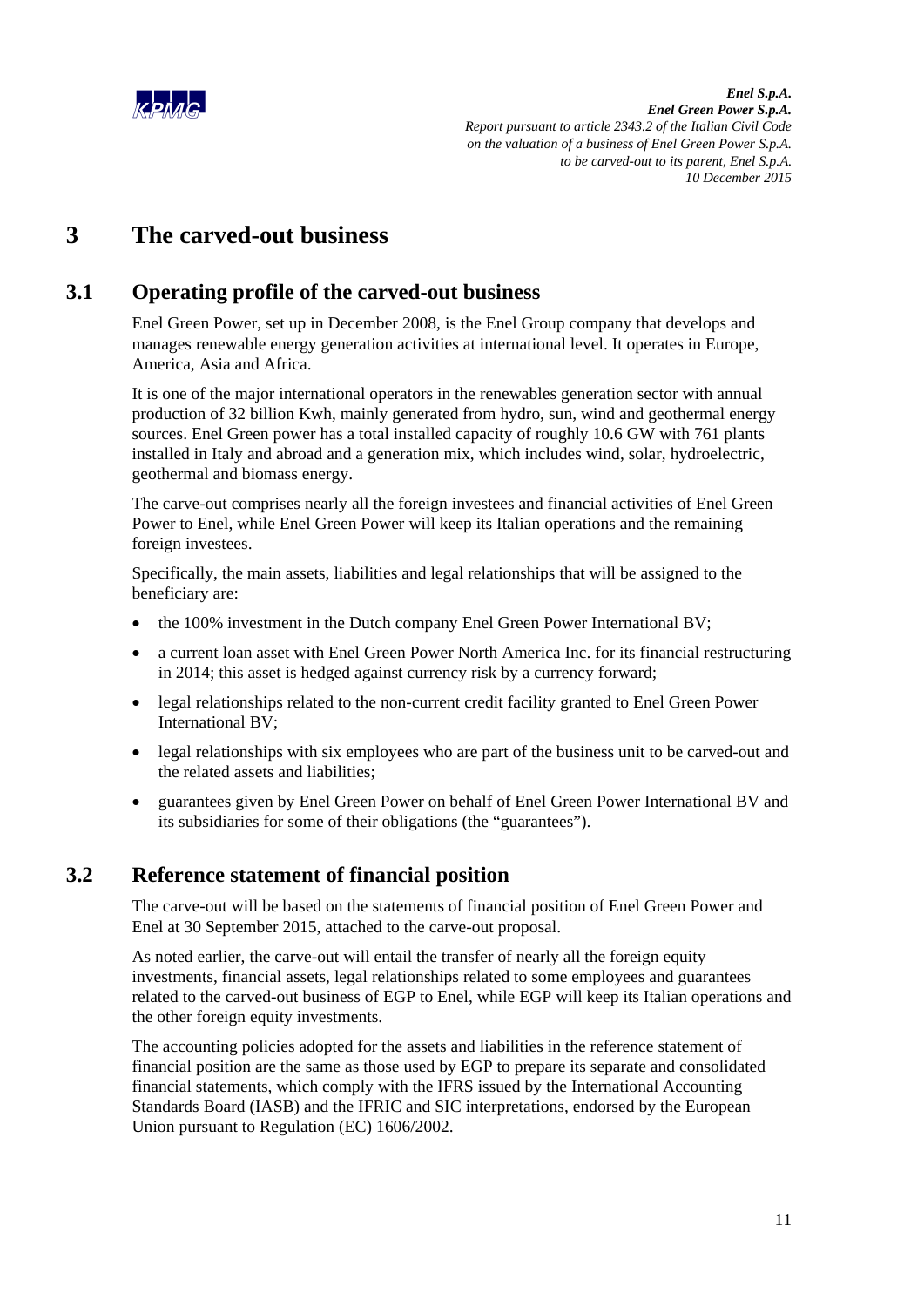

The reference statement of financial position shows that the assets to be carved-out have a carrying amount of  $\epsilon 4,895$  million, while the liabilities have a carrying amount of  $\epsilon 1,231$ million. The difference is a positive  $\epsilon$ 3,664 million at the reference date.

The assets and liabilities presented in the reference statement of financial position that will be transferred to the beneficiary include:

|                                                      | $\epsilon$ 000 |
|------------------------------------------------------|----------------|
| <b>Assets</b>                                        |                |
| Deferred tax assets                                  | 116            |
| Equity investments                                   | 4,458,392      |
| Other non-current financial assets                   | 41             |
| Other current financial assets                       | 436,504        |
| Other current assets                                 |                |
| <b>Total assets</b>                                  | 4,895,054      |
| <b>Liabilities</b>                                   |                |
| Non-current loans and borrowings                     | 1,200,000      |
| Post-employment benefits and other employee benefits | 223            |
| Deferred tax liabilities                             | 5              |
| Derivatives                                          | 126            |
| Other current financial liabilities                  | 30,241         |
| Other current liabilities                            | 297            |
| <b>Total liabilities</b>                             | 1,230,892      |
| <b>Accounting difference</b>                         | 3,664,162      |

## **3.3 Description of the assets and liabilities**

#### **3.3.1 Deferred tax assets**

The caption of €116 thousand includes deferred tax assets calculated on temporary differences between the carrying amounts and tax bases of assets and liabilities, applying the tax rate that will be in force on the date the temporary differences will reverse, calculated using the tax rate enacted or substantially enacted at the reference date.

The caption mainly reflects the tax effect of non-deductible accruals for employee benefits as follows  $(\text{\euro}000)$ :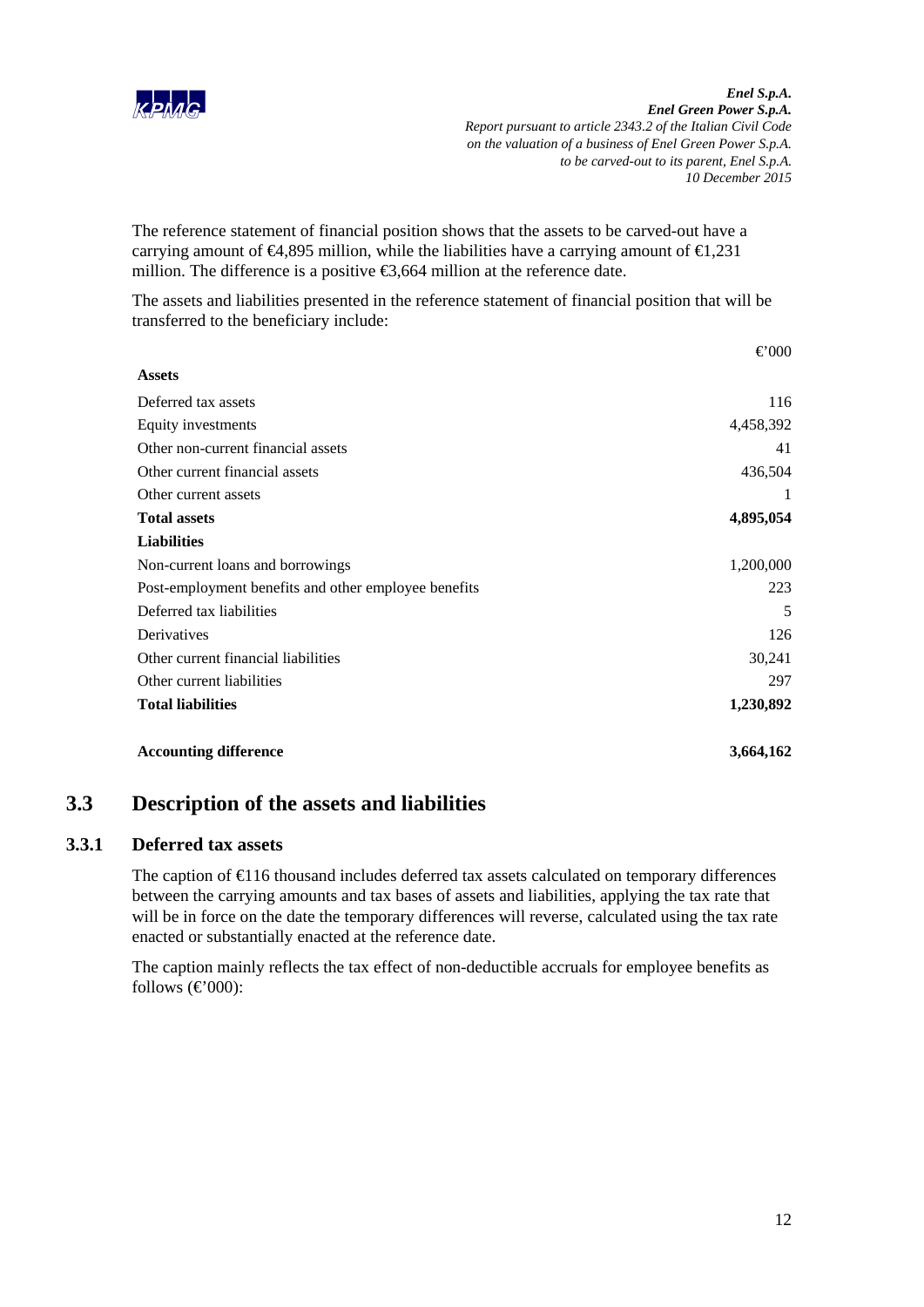

|                                 | <b>Tax base</b> | Rate   | <b>Amount</b> |
|---------------------------------|-----------------|--------|---------------|
| Additional months' remuneration | 7               | 32.16% | 2             |
| Notice period compensation      | 2               | 32.16% | 1             |
| Loyalty bonus                   | 26              | 32.16% | 8             |
| Healthcare assistance           | 132             | 32.16% | 42            |
| Fopen pension fund              | $\theta$        | 32.16% | $\Omega$      |
| Post-employment benefits        | 2               | 32.16% | 1             |
| <b>MBO</b>                      | 191             | 32.16% | 62            |
| <b>Total</b>                    | 360             |        | 116           |

#### **3.3.2 Equity investments**

The caption of €4,458,392 thousand includes the 100% interest in the holding company, EGPI BV, recognised at cost. This Dutch subsidiary holds nearly all the foreign equity investments of EGP.

During 2015, EGP recapitalised EGPI BV, injecting  $\epsilon$ 274 million into its share premium reserve as follows:

- $\bullet$   $\in$  9 million in the first quarter of 2015 to allow the Dutch subsidiary to recapitalise Enel Green Power Hellas SA and Enel Green Power Brasil Partecipacoes LTDA;
- €75 million in the second quarter of 2015 to allow it to recapitalise Enel Green Power Brasil Partecipacoes LTDA and Enel Green Power Egypt S.A.E;
- €180 million in the third quarter of 2015 to allow it to recapitalise Enel Green Power Brasil Partecipacoes LTDA, Enel Green Power Mèxico Srl de Cv, Enel Green Power Turkey Enerji Yatirimlari AS and Enel Green Power Development BV (the latter to facilitate its acquisition of an investment in the Indian company BLP Energy Private LTD).

#### **3.3.3 Other non-current financial assets**

The caption of €41 thousand includes receivables for loans to employees provided for their purchase of their first home or for family reasons. The employees repay the loans in line with agreed plans.

#### **3.3.4 Other current financial assets**

The caption of €436,504 thousand includes the current loan asset (€436,161 thousand) and related accrued interest at 30 September 2015 (€343 thousand) with Enel Green Power North America Inc., directly wholly controlled by EGPI BV.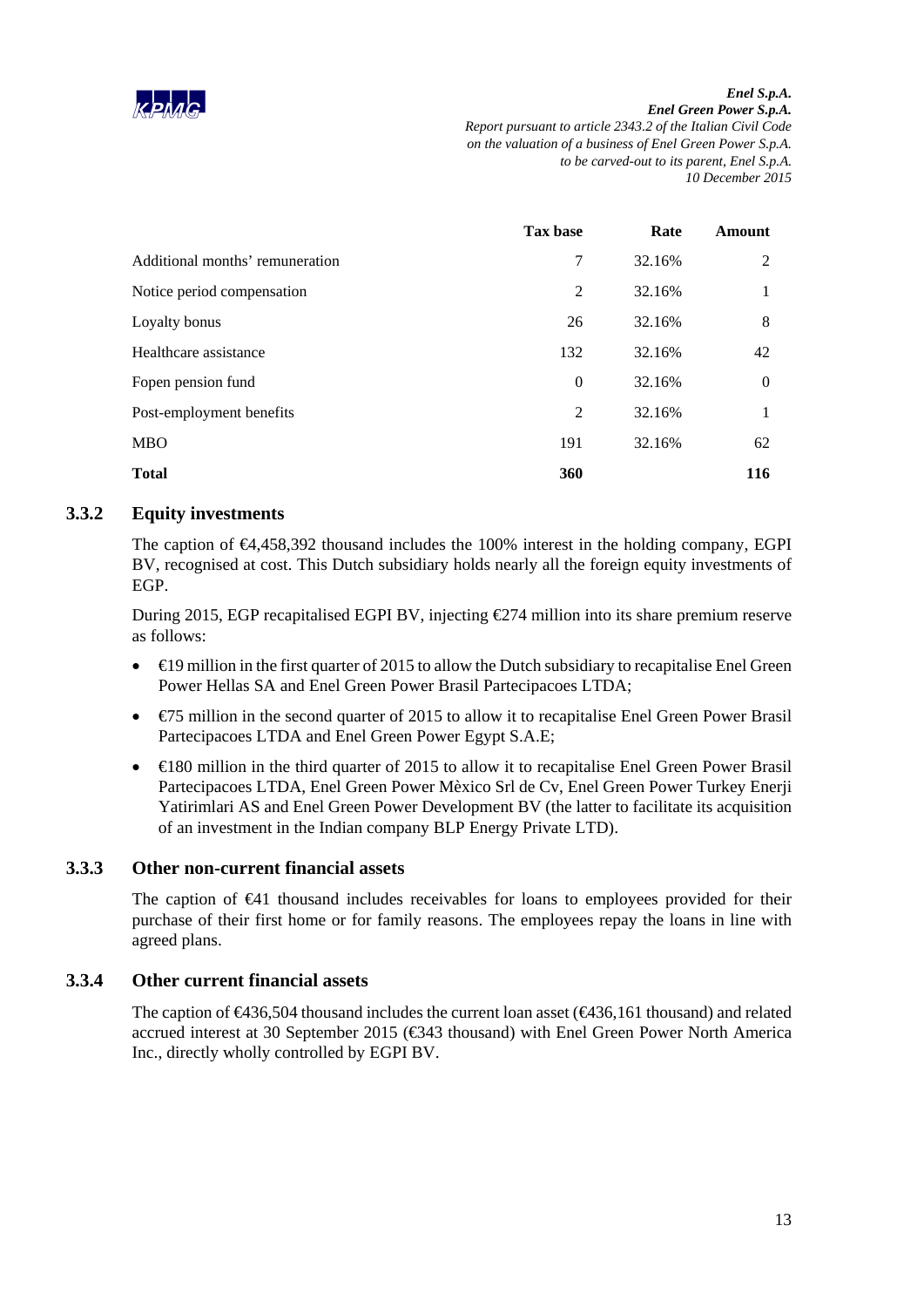

The loan was provided in 2014 when part of the equity of the two North American companies was converted into debt, mainly by using the current credit facilities granted by EGP.

The loan asset is hedged against currency risk by a currency forward (see section 3.3.9).

#### **3.3.5 Other current assets**

The caption of  $\bigoplus$  thousand mainly comprises the accruals for the 14th month remuneration and payments made to bodies that provide health assistance services to group employees as per internal agreements.

#### **3.3.6 Non-current loans and borrowings**

The caption of  $\bigoplus$ , 200,000 thousand entirely consists of the non-current credit facility (loan facility agreement) with EGPI BV, originally agreed in 2010 and subsequently amended.

#### **3.3.7 Post-employment benefits and other employee benefits**

The caption of  $\epsilon$ 223 thousand includes the liabilities for employee benefits paid during or after the employees' service for defined benefit plans or for other long-term benefits provided over the employment relationship. The liabilities are calculated separately for each plan using actuarial assumptions, estimating the amount of future benefits the employees have accrued at the reference date (projected unit credit method).

The caption refers to six employees who work in the business unit to be carved-out. It may be analysed as follows ( $€000$ ):

| Post-employment benefits        | 56  |
|---------------------------------|-----|
| Additional months' remuneration |     |
| Notice period compensation      | 2   |
| Loyalty bonus                   | 26  |
| Energy discount                 | 0   |
| Healthcare assistance           | 132 |
| Fopen pension fund              | 0   |
| <b>Total</b>                    | 223 |

#### **3.3.8 Deferred tax liabilities**

These liabilities of  $\epsilon$  thousand are calculated using the tax rates ruling at the reference date for certain captions related to the employees of the business unit to be carved out.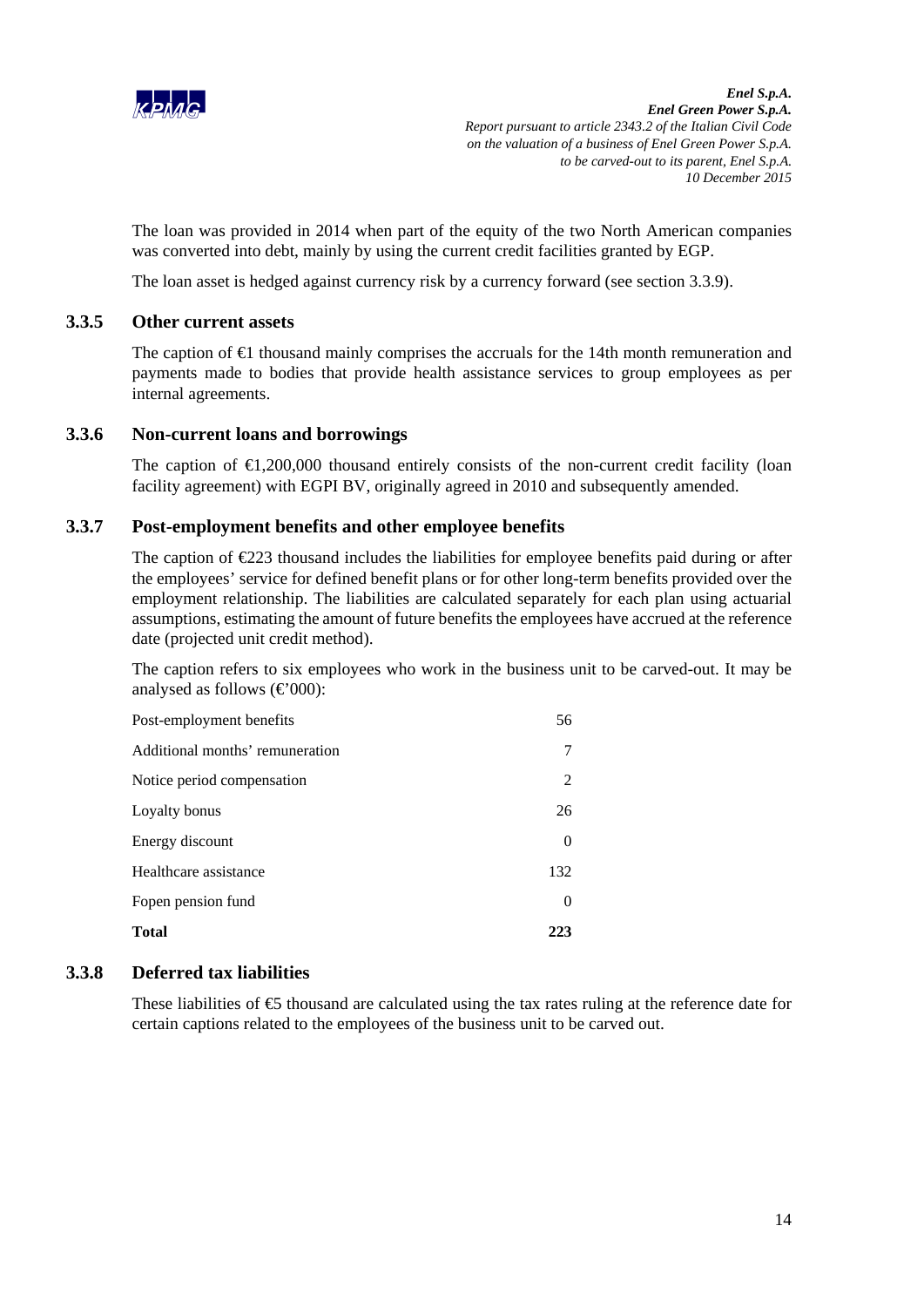

#### **3.3.9 Derivatives**

The caption of  $\epsilon$ 126 thousand shows the fair value of the currency forward agreed to hedge the current loan asset described in section 3.3.4.

#### **3.3.10 Other current financial liabilities**

The caption of €30,241 thousand is entirely composed of interest accrued at 30 September 2015 on the non-current loan given to EGPI BV described in section 3.3.6. The subsidiary paid interest of €22,129 thousand in 2015.

#### **3.3.11 Other current liabilities**

The caption of €297 thousand includes liabilities for the employees who work in the business unit to be carved-out. Specifically, it comprises payables to employees ( $\epsilon$ 241 thousand), social security institutions ( $\epsilon$ 24 thousand) and accruals for the 13th remuneration ( $\epsilon$ 32 thousand).

#### **3.3.12 Guarantees**

In addition to the above assets, liabilities and legal relationships, the carved-out business also includes guarantees given by Enel Green Power on behalf of EGPI BV and its subsidiaries for some of their obligations. Sub-annex 2 to Annex G of the carve-out proposal provides details of these guarantees.

### **3.4 Financial data**

The projections prepared by EGP management for the period from 2016 to 2020 for the carvedout business' financial position, results and operations were drawn up on a combined basis by country (see Annex 2). EGP management provided the main long-term financial and operating assumptions for the period after the plan.

The main operating and financial assumptions for the 2016-2020 period are:

- Installed capacity: investments of roughly €9.8 billion for new installed capacity of approximately 6.9 GW. The projections include investments of about  $\epsilon$ 1.7 billion in Chile, €1.5 billion in Brazil, €1.5 billion in South Africa, €0.9 billion in North America and €0.7 billion in Mexico.
- Gross operating profit: increase in the gross operating profit from  $\in$  4.4 billion to  $\in$  4.1 billion, mainly as a result of the greater installed capacity and a reduction in operating costs thanks to the maximisation of plant efficiency and renegotiation of the O&M and preventive maintenance contracts.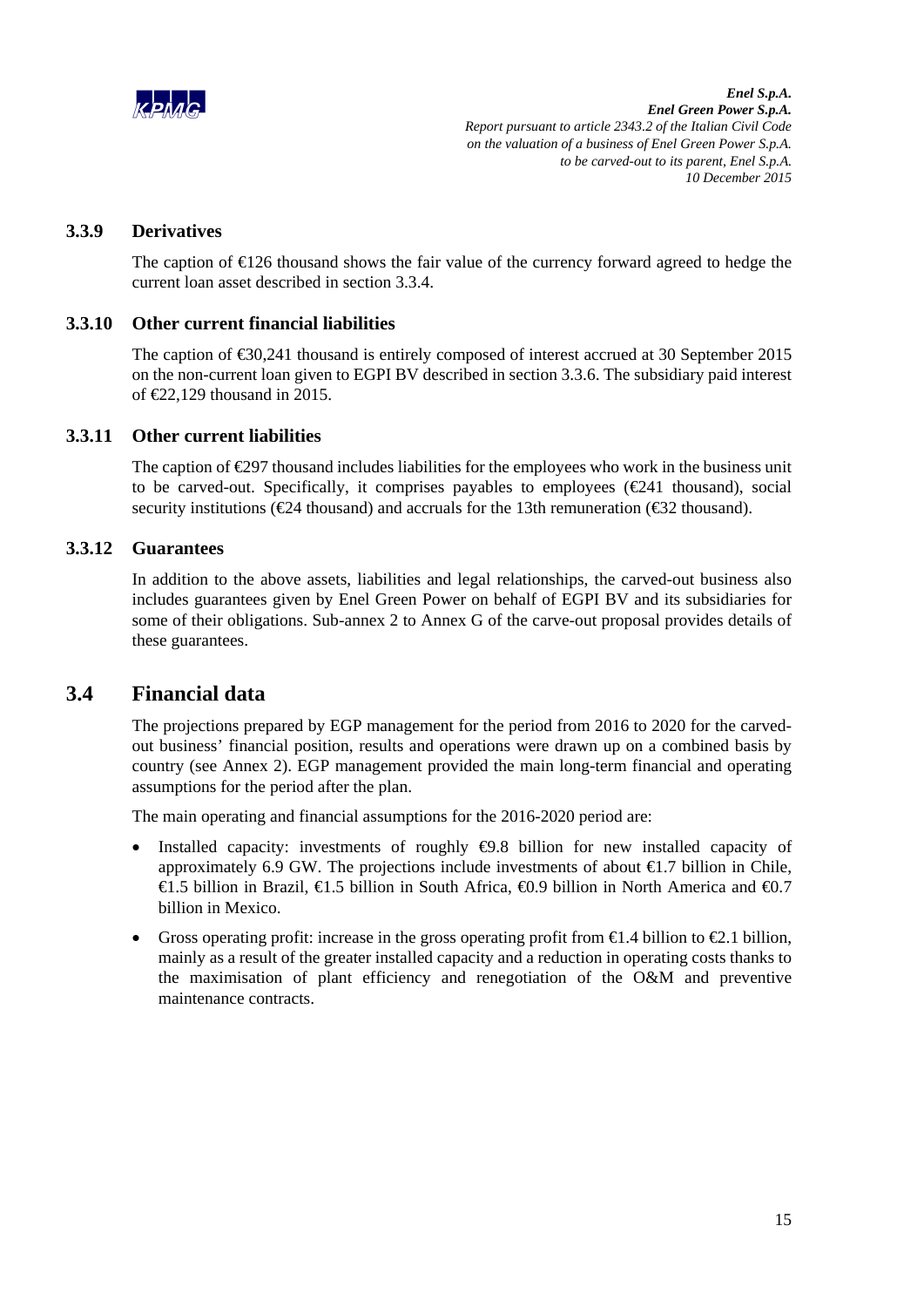

The main operating and financial assumptions for the period after 2020 are:

- Installed capacity: investments of around  $\epsilon 4.9$  billion, including  $\epsilon 0.2$  billion for maintenance, with new installed capacity of roughly 4.8 GW (67% wind, 32% solar and 1% geothermal);
- Gross operating profit on installed capacity in 2020: a normalised gross operating profit was identified for 2021 by country which was projected using the plants' average useful life;
- Gross operating profit on installed capacity in the 2021-2025 period: Gross operating profit per MW was identified diversified by technology and country using the plants' useful life.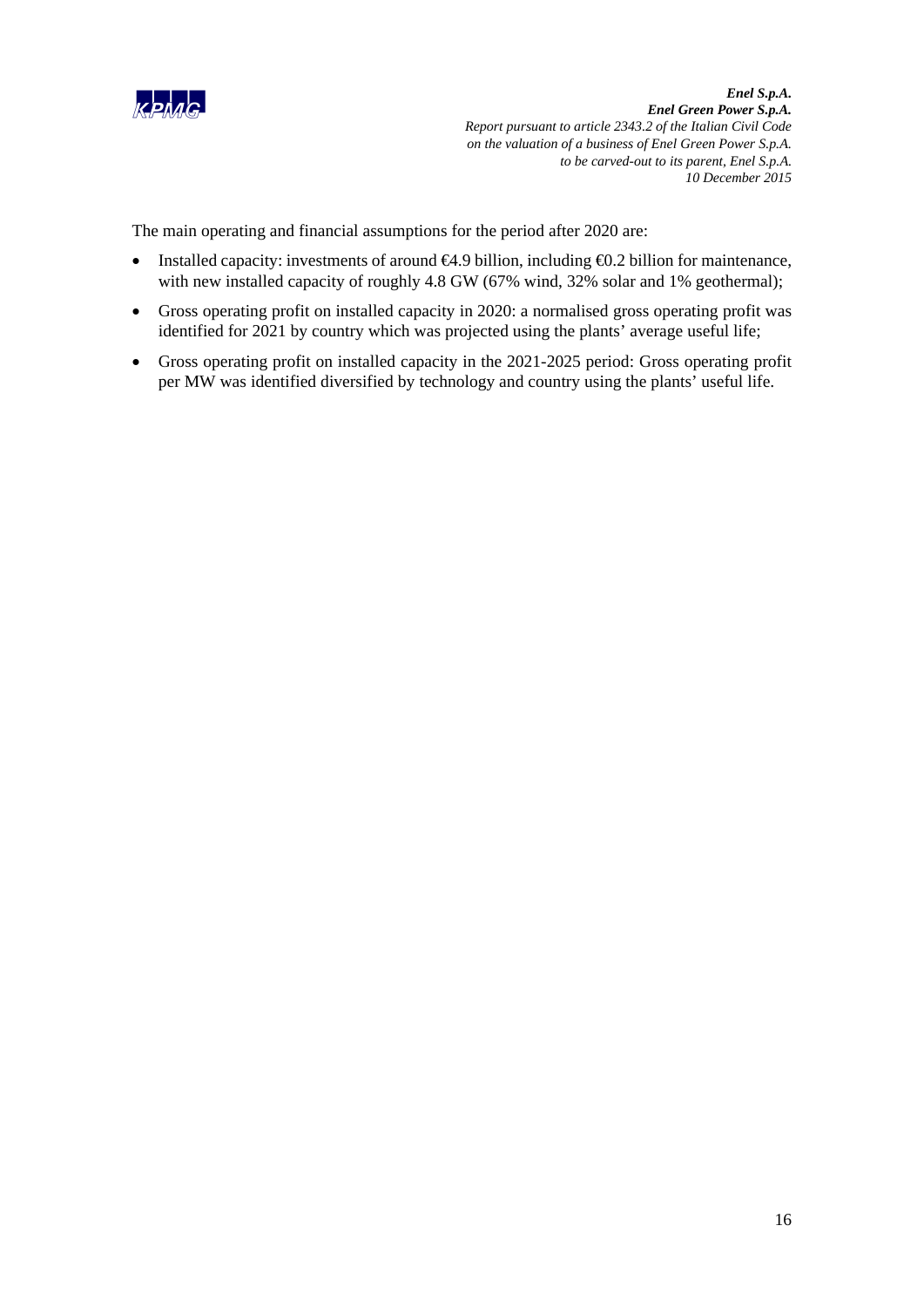

## **4 Valuation**

### **4.1 General approach**

We estimated the value of the carved-out business pursuant to article 2343-ter of the Italian Civil Code for the purposes set out in the introduction.

The valuation was based on the combined financial data described in section 3.4.

The data and related estimates refer to the carved-out business assumed to be able to operate independently and on a going concern basis as it currently exists. The effects of the expected industrial synergies after the integration between the carved-out business and Enel were not considered.

We selected the valuation method from those developed by the relevant theory and used in professional practice, considering the rationality, demonstrability, neutrality and stability of the criteria and base parameters.

We also considered the reasons for the transaction and especially the legal requirements about adequacy and the proposed amount of the capital increase to cover the transfer of the carved-out business to the beneficiary.

The carved-out business' characteristics were evaluated, along with the nature of its activities and its geographical and business/technological diversification.

Accordingly, it was decided to use an analytical approach based on the financial method or the discounted cash flow (DCF) method. This entails appraising the company's capital directly related to its expected profitability and a precise calculation of the expected cash flows, their riskiness and distribution over time.

The market multiples or comparables methods were not deemed appropriate as the comparability of the carved-out business is affected by differences principally due to the applicable regulations, the term and characteristics of incentives, the different geographical and technological mix and the development projects for the installed capacity.

## **4.2 Financial method**

The carved-out business' economic value was estimated using the discounted operating cash flow method, which involves appraising the company's capital directly related to its expected profitability and a precise calculation of the expected cash flows, their riskiness and distribution over time. The unlevered (or asset-side) version of the method was applied, considering the return on invested capital gross of the financial structure.

The value of a company (or its invested capital) is calculated as the present value of the operating cash flows that the company will be able to generate in the future for the purposes of the unlevered version of the DCF method. The rate used to discount the future cash flows is the weighted average cost of capital (WAAC), calculated as the weighted average of the cost of capital and debt. The cost of capital is estimated to be equal to the return on risk-free assets increased by a premium for the specific risk for the sector and company being valued.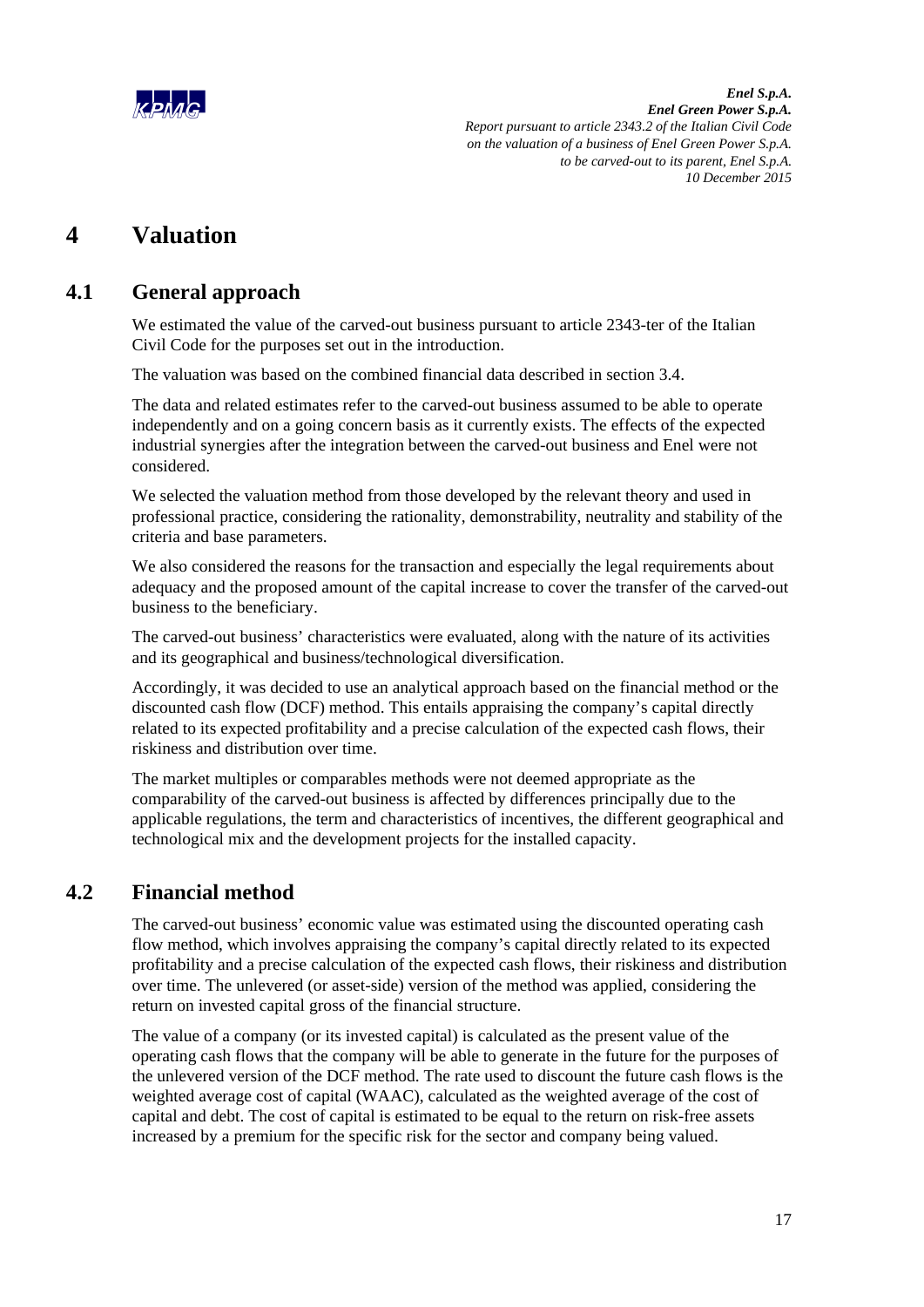

Under the DCF method, future cash flows are usually specified for a set number of years (explicit period) after which a residual value is considered, normally estimated using synthetic methods (perpetual income model). The economic capital (equity value) is estimated by deducting the net financial position's market value from the enterprise value.

In this case and given the characteristics of the carved-out business and the differences in terms of the risk/return profile of EGP's businesses in the various geographical segments, our approach was to analyse the sum of figures by country.

We adopted the following approach to value the carved-out business:

- the explicit period was taken to be the same as the business plan period (2016 2020);
- the long-term financial and operating assumptions prepared by EGP management were used for the years after 2020;
- the residual value at the end of the plants' useful life was defined as their salvage value, i.e., the recoverable amount at the end of a concession or the useful life of a plant. We applied the method considering the weighted useful life of the EGP plants in each country;
- the operating cash flows were discounted using the WACC of each country in which EGP works.

#### **4.3 Results**

The economic value of the carved-out business at 30 September 2015, calculated using the financial method, approximates  $\epsilon$ 8,503 million. Annex 3 summarises the results of the analysis and details of the valuation parameters used to apply the method.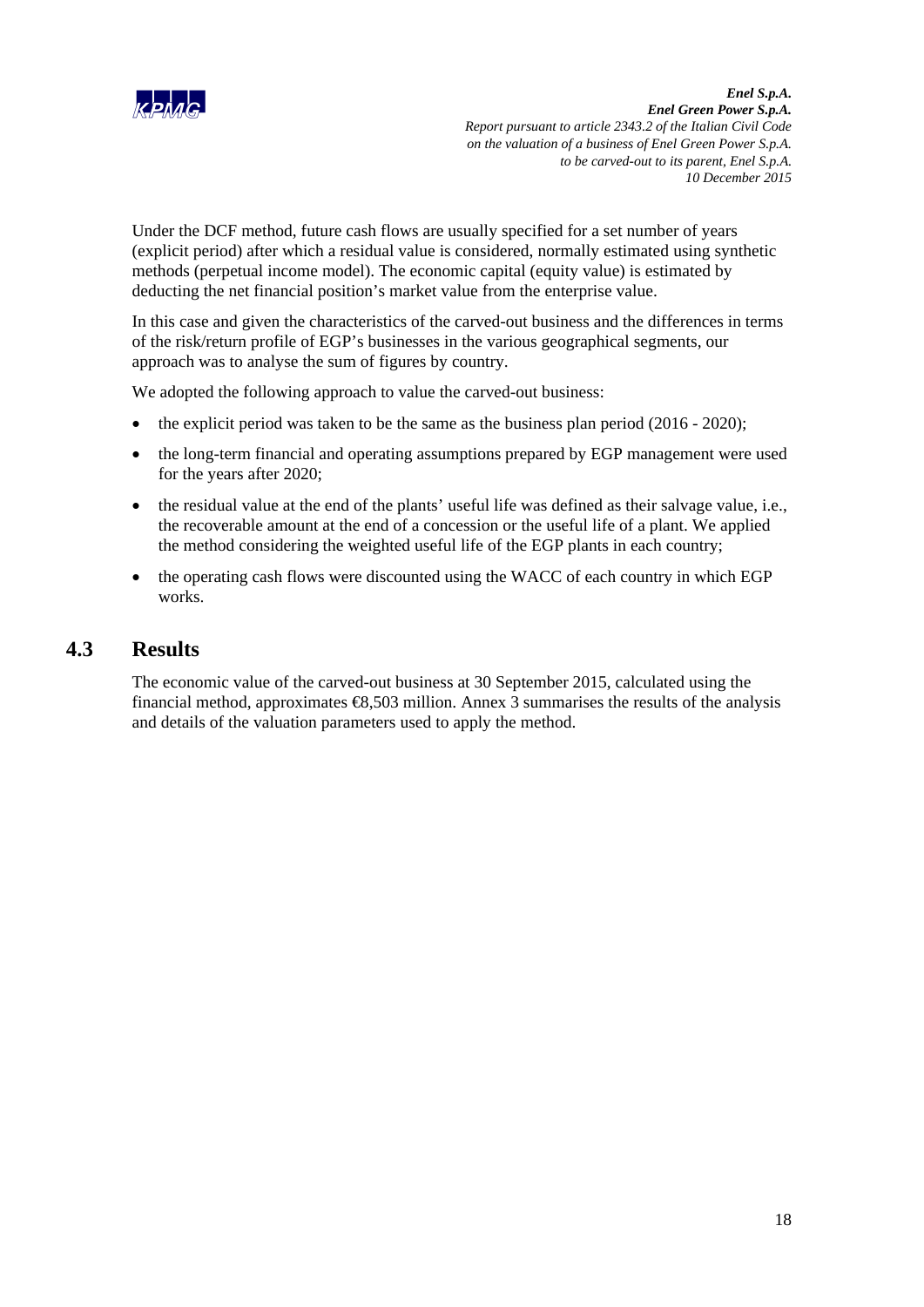

## **5 Other considerations**

We analysed the target prices of stock market analysts that study the Enel Green Power share in order to check the results of the method applied and the conclusions set out below.

Given the limitations of the analysis due to the fact that the asset being valued is a business belonging to EGP and that the reports used to analyse the target prices refer to EGP Group as a whole, we deemed that the analysis reflects the results of the method applied.

For the purposes of the analysis, we assumed a contribution to the carved-out business' enterprise value proportional to the average long-term impact of the gross operating profit attributable thereto compared to the gross operating profit for EGP.

Our analysis of the main reports issued by analysts in the last six months after the date on which the transaction was communicated to the market showed an average share target price of  $\epsilon 2.1$ . Based on the above considerations, it can reasonably be assumed that the economic value attributable to the carved-out business is in line with the results of the financial method.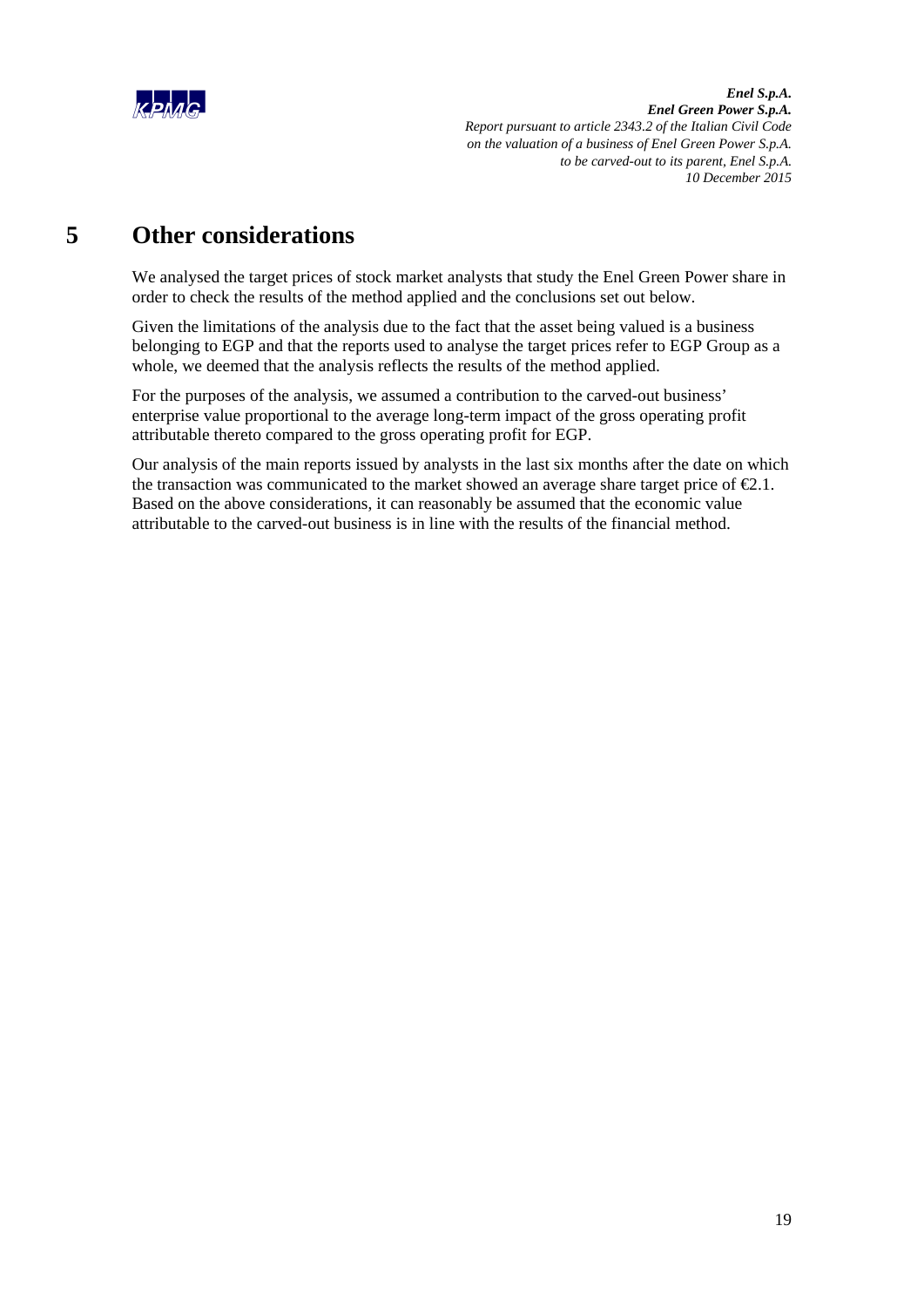

## **6 Conclusions**

Based on the factors described earlier in this report and pursuant to article 2343-ter.2.b) of the Italian Civil Code, we estimated the value of the carved-out business arising from the partial non-proportionate carve-out of Enel Green Power to its parent, Enel, to be approximately €8,503 million at the reference date of 30 September 2015.

Enel management informed us that the transaction will be recognised using the continuity of the carrying amounts method.

The capital that will be paid-up for the purposes of the carve-out transaction as part of the share capital increase will equal 1,769,040,000 shares and their value will be calculated at the carveout agreement date, assuming that none of EGP's shareholders will exercise their withdrawal rights or put options.

Pursuant to the ban as per article 2504-ter.2 of the Italian Civil Code, which will entail the concurrent cancellation of 998,451,288 shares issued to Enel, the beneficiary's share capital at the carve-out effective date will be increased after the issue of a maximum of 770,588,712 shares, all to be allocated to EGP's shareholders other than Enel.

The capital that will be paid up for the purposes of the carve-out transaction as part of the share capital increase may decrease depending on the number of EGP shares purchased by Enel as part of the offer of rights of first refusal and first offer for the EGP shares that its shareholders exercise their put options and withdrawal rights for.

That being said, the beneficiary's capital increase to be approved for the purposes of the carveout may not exceed the estimated value set out earlier.

Yours faithfully

Rome, 10 December 2015

KPMG S.p.A.

(signed on the original)

Renato Naschi Director of Audit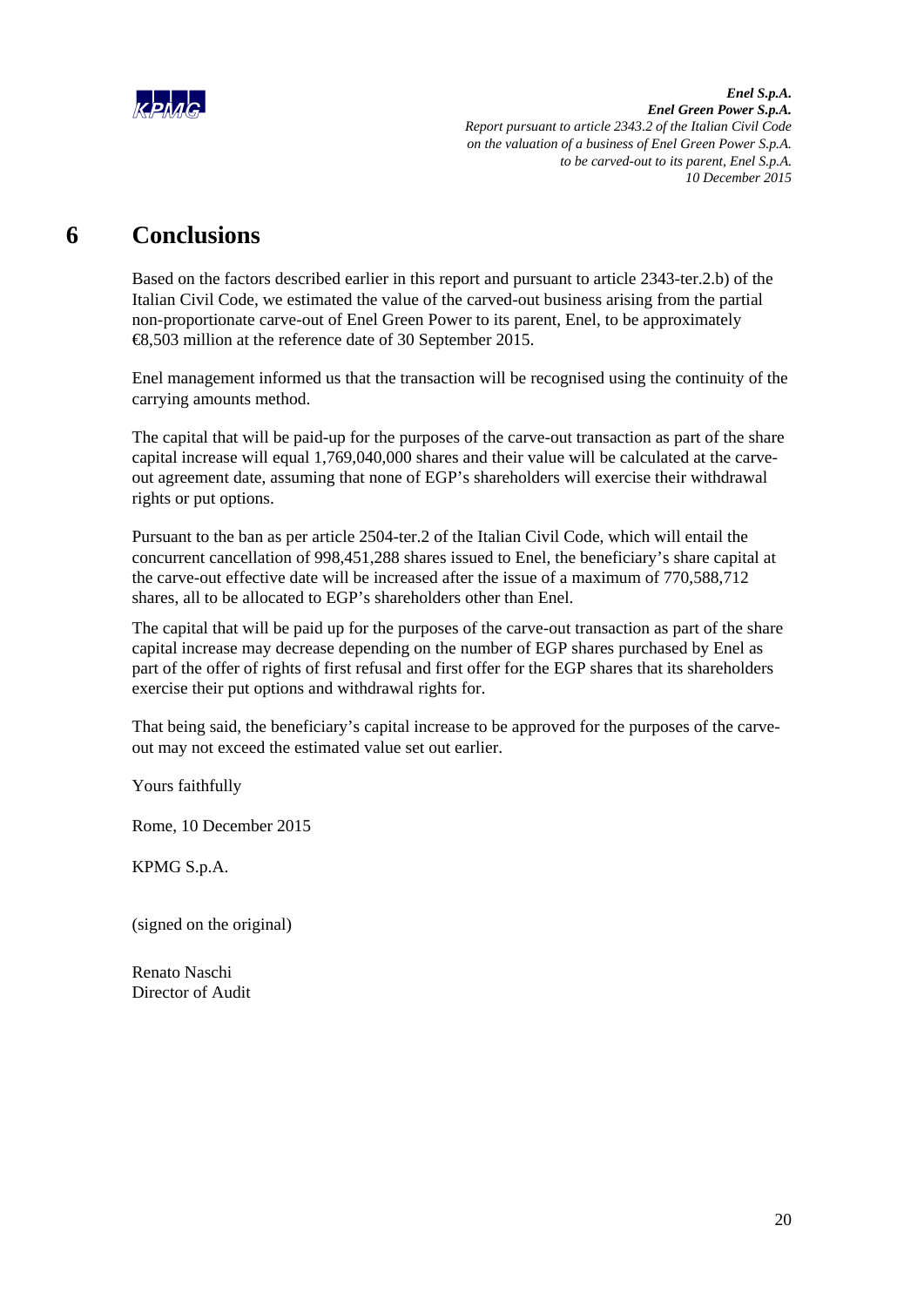

# **Annex 1**

**Reference statement of financial position of the carved-out business at 30 September 2015** 

| Reference statement of financial position      |         |
|------------------------------------------------|---------|
| €m                                             |         |
| Deferred tax assets                            | 0.1     |
| Equity investments                             | 4,458.4 |
| Other non-current financial assets             | 0.0     |
| Other current financial assets                 | 436.5   |
| Other current assets                           | 0.0     |
| <b>Total assets</b>                            | 4,895.1 |
| Non-current loans and borrowings               | 1,200.0 |
| Post-employment benefits and other employee be | 0.2     |
| Deferred tax liabilities                       | 0.0     |
| Derivatives                                    | 0.1     |
| Other current financial liabilities            | 30.2    |
| Other current liabilities                      | 0.3     |
| Net accounting balance                         | 3,664.2 |
| <b>Total liabilities</b>                       | 4,895.1 |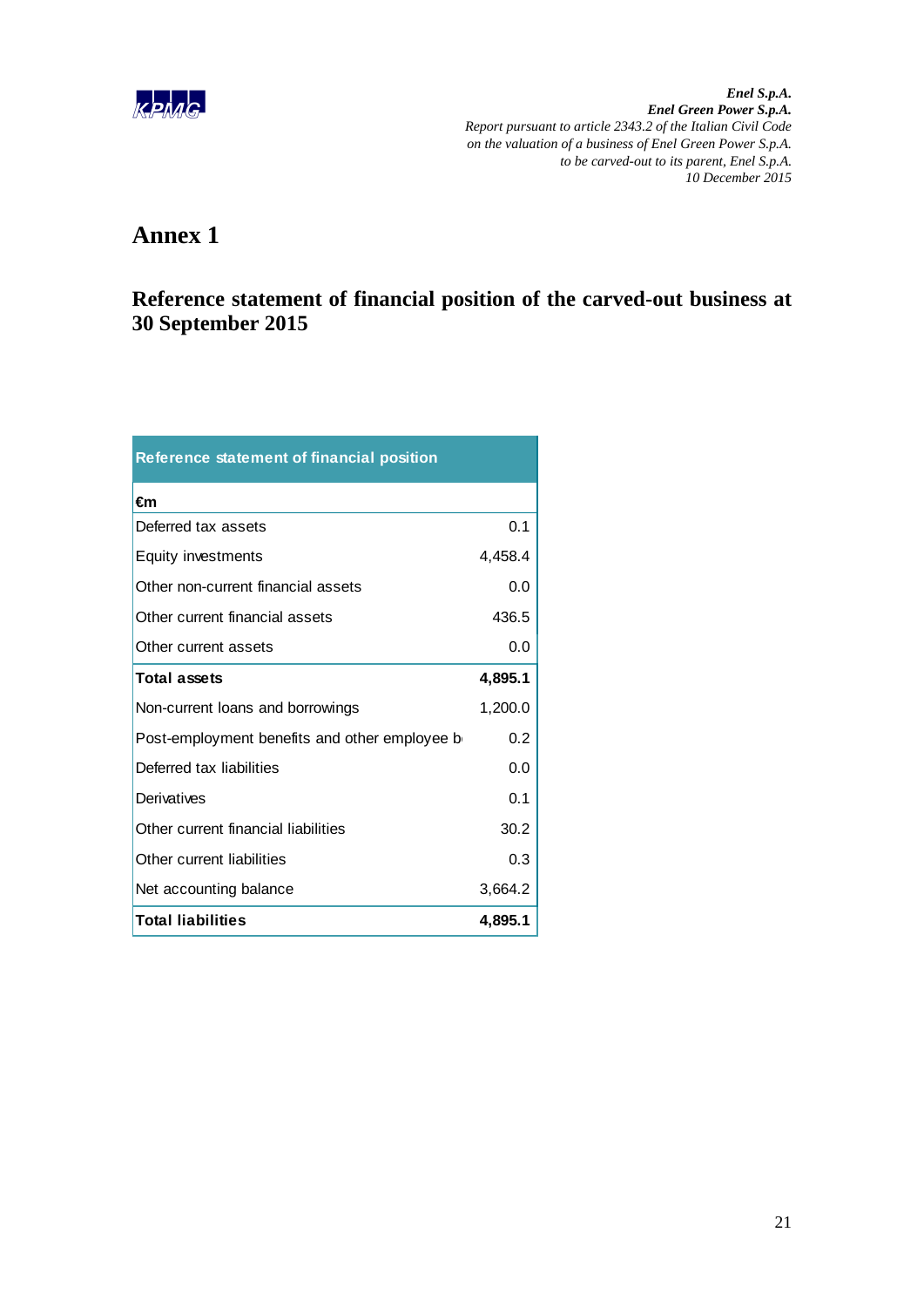

# **Annex 2**

## **Operating cash flows of the carved-out business**

| <b>Operating cash flows</b>   |                         |         |          |         |         |         |          |                                               |                                                 |        |       |
|-------------------------------|-------------------------|---------|----------|---------|---------|---------|----------|-----------------------------------------------|-------------------------------------------------|--------|-------|
|                               | 2016-2020 business plan |         |          |         |         |         |          | Long-term financial assumptions (2021 - 2050) |                                                 |        |       |
| l€m                           | 2016                    | 2017    | 2018     | 2019    | 2020    |         |          |                                               | 2021-25 2026-30 2031-35 2036-40 2041-45 2046-50 |        |       |
| Gross operating profit        | 1,410                   | 1,633   | 1,667    | 1,822   | 2,068   | 13,994  | 15,916   | 16,132                                        | 14,690                                          | 7,938  | 2,311 |
| Amortisation and depreciation | (238)                   | (310)   | (319)    | (288)   | (330)   |         |          |                                               |                                                 |        |       |
| Operating profit              | 1,171                   | 1,323   | 1,348    | 1,534   | 1,738   |         |          |                                               |                                                 |        |       |
| Tax                           | (253)                   | (254)   | (252)    | (289)   | (342)   |         |          |                                               |                                                 |        |       |
| Tax %                         | 22%                     | 19%     | 19%      | 19%     | 20%     |         |          |                                               |                                                 |        |       |
| Amortisation and depreciation | 238                     | 310     | 319      | 288     | 330     |         |          |                                               |                                                 |        |       |
| Capex                         | (1, 953)                | (1,799) | (1, 451) | (1,589) | (1,673) | (5,619) | (1, 452) | (1, 482)                                      | (1,232)                                         | (670)  | (203) |
| <b>NWC</b>                    | (31)                    | (29)    | (44)     | (41)    | (3)     | (78)    | 39       | (103)                                         | 143                                             | (252)  | 99    |
| Salvage value                 |                         |         |          |         |         |         |          | 973                                           | 2,155                                           | 3,938  | 1,517 |
| <b>Operating cash flows</b>   | (575)                   | (195)   | 172      | 192     | 392     | 8,296   | 14,503   | 15,521                                        | 15,756                                          | 10,954 | 3,725 |